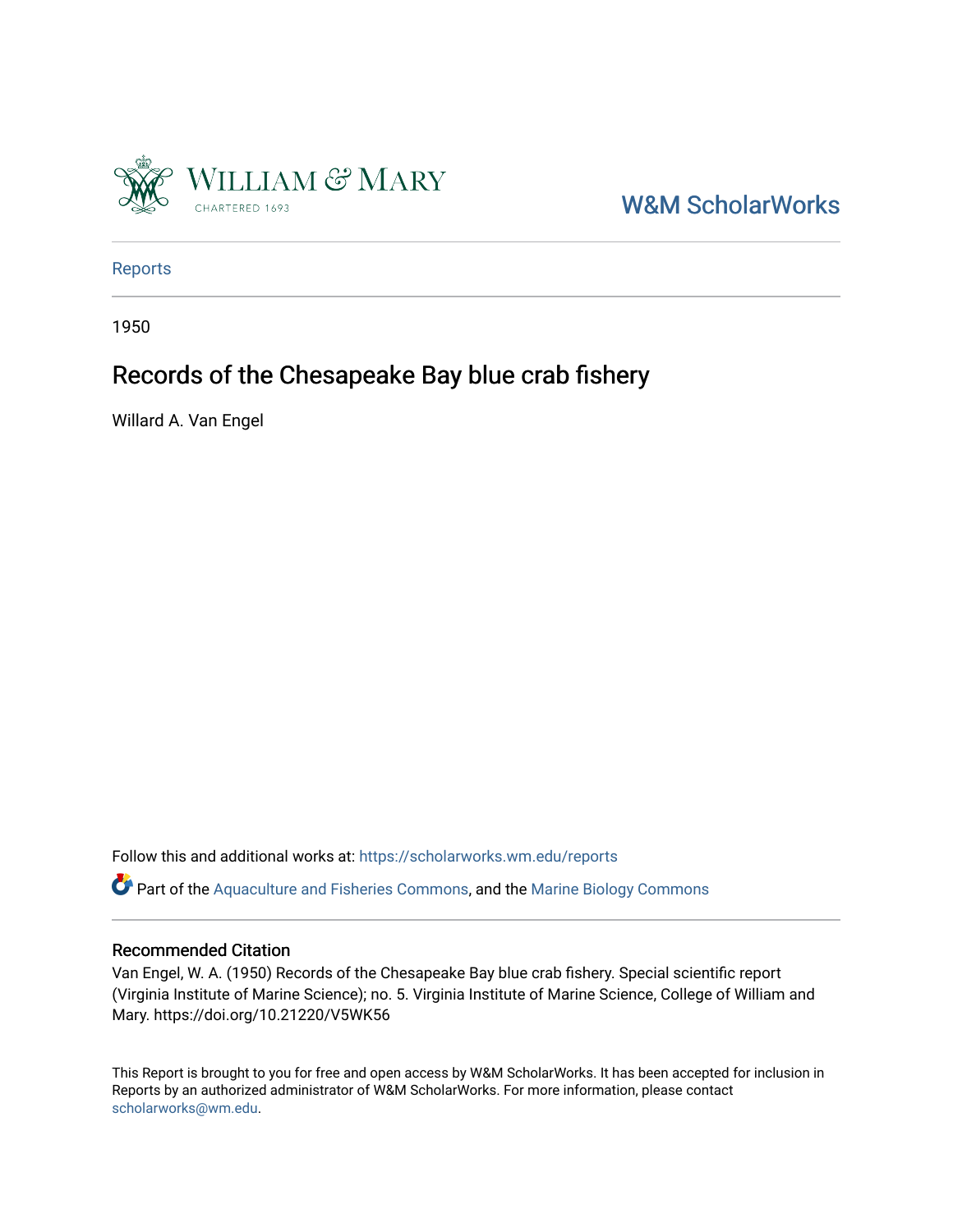Records of the Chesapeake Bay Blue Crab Fishery.\*

no . S

W. A. Van Engel / Virginia Fisheries Laboratory 16 January 1950

LIBRARY OF THE VIRGINIA FISHERIES LABORATORY

The aim of this publication is to compile in a compact form for ready reference numerous data pertinent to the blue crab fishery of Virginia and Maryland. The need for such a compilation was thought to exist when an attempt was made to evaluate the usefulness of those data in determinations of indices of past abundance) and it was realized that many publications had to be referred to in order to cover the field even partially.

At the present time no attempt is made to indicate the limitations of the data or to estimate their usefulness.

The sources of "data from U. S. Fish and Wildlife Service" are the numerous reports published under the titles "Fishery Industries of the United States" and "Fishery Statistics of the United States", while "data from Commission of Fisheries of Virginia" refers to extracts made by the author from the files of the Commission.



\* Special Report from the Virginia Fisheries Laboratory, No. 5. (Prepared for limited distribution.)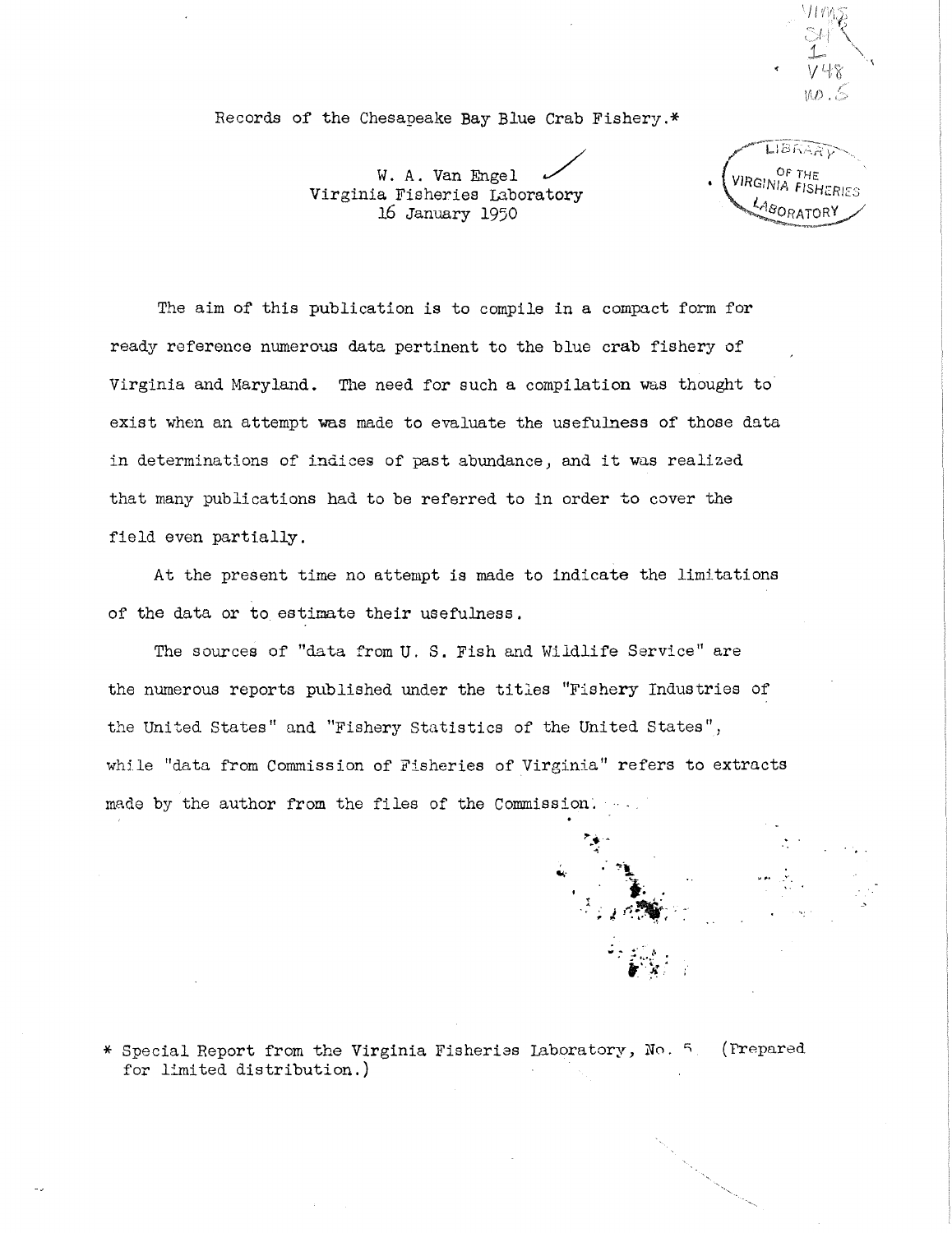### Haryland Crab Catch\*

| Year                                                                                                                 | Total hard<br>crabs, lbs                                                                                                                                           | Value                                                                                                                         | Total soft,<br>peelers, lbs                                                                                                                               | Value                                                                                                                           | Total hard, soft,<br>peelers, lbs.                                                                                                                            | Total<br>value                                                                                                                  |
|----------------------------------------------------------------------------------------------------------------------|--------------------------------------------------------------------------------------------------------------------------------------------------------------------|-------------------------------------------------------------------------------------------------------------------------------|-----------------------------------------------------------------------------------------------------------------------------------------------------------|---------------------------------------------------------------------------------------------------------------------------------|---------------------------------------------------------------------------------------------------------------------------------------------------------------|---------------------------------------------------------------------------------------------------------------------------------|
| 1880<br>1887(2)<br>1888(2)<br>1890<br>1891<br>1897<br><b>1901</b><br>1904<br>1908<br>1915<br>1916<br>1920<br>1924(3) | 1,166,667<br>2,757,638<br>2,674,675<br>2,388,099<br>2,776,898<br>5,333,316<br>9,824,793<br>12,665,282<br>12,786,000<br>22,491,675<br>(1)<br>5,165,703<br>7,666,409 | 46,850<br>969, 36<br>37,438<br>31,723<br>37,460<br>39,949<br>85,884<br>168,996<br>124,000<br>335,375<br>(1)<br>248,160<br>(1) | (1)<br>1,636,530<br>2,208,829<br>4,056,110<br>4,828,872<br>4,115,879<br>4,303,582<br>5,732,865<br>7,587,000<br>7,602,207<br>(1)<br>3,897,271<br>2,083,263 | (1)<br>133,788<br>161,331<br>228,690<br>266,256<br>177,637<br>202,563<br>189,851<br>195,000<br>329,276<br>(1)<br>494,784<br>(1) | (1)<br>4,394,168<br>4,883,504<br>6,444,209<br>7,605,770<br>9,449,195<br>14,128,375<br>18,398,147<br>20,373,000<br>30,093,882<br>(1)<br>9,062,974<br>9,749,672 | (1)<br>170,757<br>198,769<br>260,413<br>303,716<br>217,586<br>288,447<br>358,847<br>319,000<br>664,651<br>(1)<br>742,944<br>(1) |
| 1925                                                                                                                 | 7,321,116                                                                                                                                                          | 303,507                                                                                                                       | 2,325,245                                                                                                                                                 | 264,276                                                                                                                         | 9,646,361                                                                                                                                                     | 567,783                                                                                                                         |

~~ Data from U. s. Fish and Uildlife Service.

- Figures not available. (1}
- $(2)$  Haryland catch exclusive of Potomac River.
- $(3)$  0. E. Sette and R. H. Fiedler. 1925. A survey of the condition of the crab fisheries of the Chesapeake Bay. Special Memorandum 1607-14, U. s. Bureau of Fisheries.

6/16/49 WAVE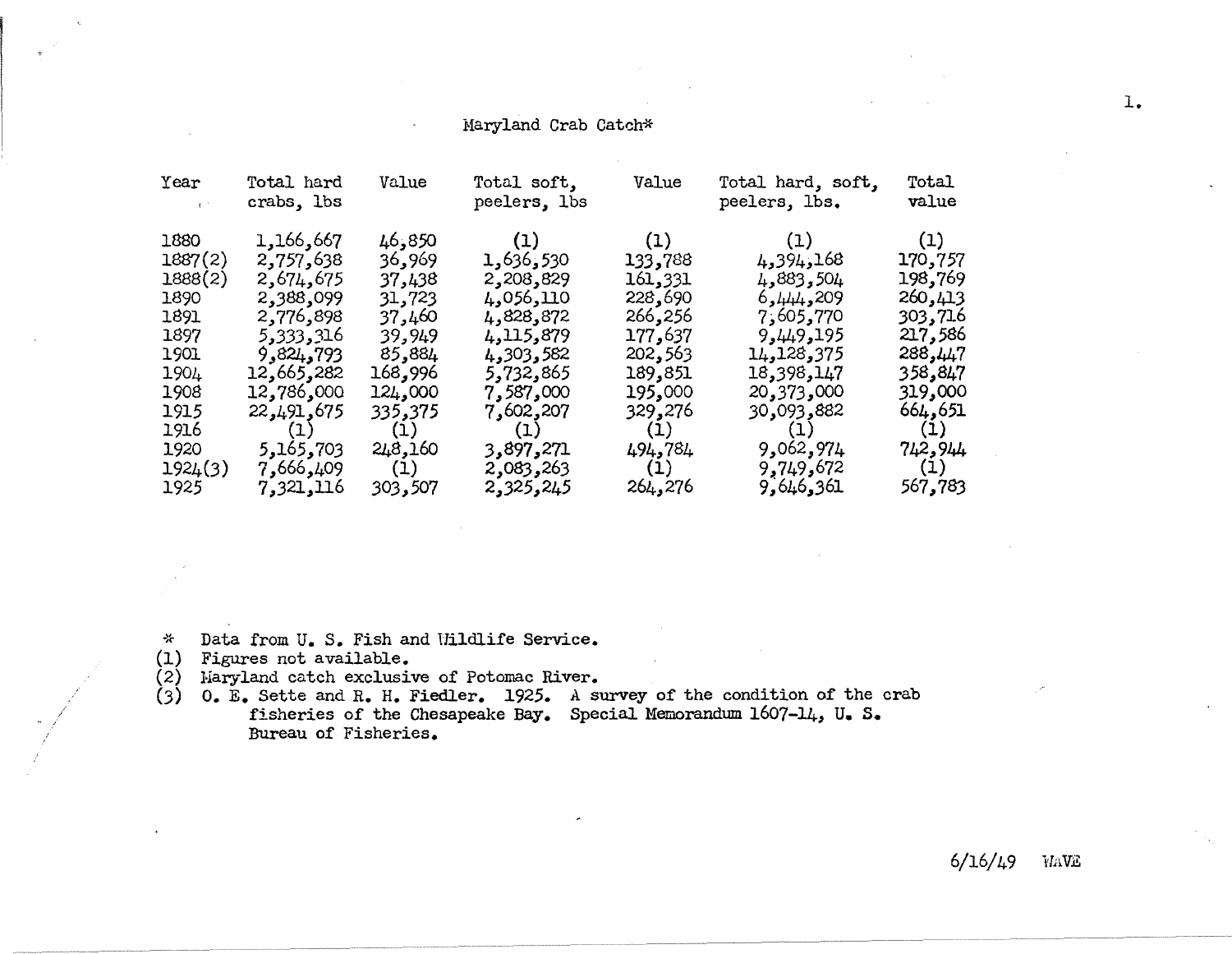### Haryland Crab Catch\*

 $\mathcal{L}$ 

 $\sim$ 

| Year | Total hard<br>crabs, lbs | Value     | Total soft,<br>peelers, lbs | Value    | Total hard, soft,<br>peelers, lbs. | Total<br>value   |
|------|--------------------------|-----------|-----------------------------|----------|------------------------------------|------------------|
| 1920 | 5,165,703                | 248,160   | 3,897,271                   | 494,784  | 9,062,974                          | 742,944          |
| 1925 | 7,321,116                | 303,507   | 2,325,245                   | 264,276  | 9,646,361                          | 567,783          |
| 1929 | 25,455,130               | 469,720   | 2,644,548                   | 329,849  | 28,099,678                         | 799 <b>,</b> 569 |
| 1930 | 31,625,767               | 529,005   | 5,313,016                   | 166, 455 | 36,938,783                         | 984,171          |
| 1931 | 29,930,550               | 415,588   | 3,910,610                   | 286,196  | 33,841,160                         | 701,784          |
| 1932 | 29,399,178               | 291,130   | 3,540,253                   | 227,674  | 32,939,431                         | 518,804          |
| 1933 | 26,648,100               | 331,747   | 3,449,029                   | 238,401  | 30,097,129                         | 570,148          |
| 1934 | 13,620,900               | 274,734   | 2,288,800                   | 215,204  | 15,909,700                         | 489,938          |
| 1935 | 17,264,800               | 352,522   | 2,556,600                   | 229,535  | 19,821,400                         | 582,057          |
| 1936 | 13,294,200               | 313,595   | 2,268,900                   | 199,286  | 15,563,100                         | 512,881          |
| 1937 | 16,198,300               | 393,304   | 2,514,100                   | 211,196  | 18,712,400                         | 604,500          |
| 1938 | 20,699,100               | 385,230   | 2,898,400                   | 224,760  | 23,597,500                         | 609,990          |
| 1939 | 24,062,600               | 439,521   | 3,233,700                   | 269,892  | 27,296,300                         | 709,413          |
| 1940 | 15,031,400               | 347,255   | 1,790,700                   | 162,225  | 16,822,100                         | 509,480          |
| 1941 | 11,975,400               | 406,502   | 836,300                     | 107,125  | 12,811,700                         | 513,627          |
| 1942 | 14,048,400               | 493,892   | 1,645,300                   | 234,132  | 15,693,700                         | 728,024          |
| 1943 |                          |           |                             |          |                                    |                  |
| 1944 | 17,155,100               | 861,420   | 1,112,200                   | 366,460  | 18,267,300                         | 1,227,880        |
| 1945 | 18,470,000               | 278,451,1 | 1,700,500                   | 594,760  | 20,170,500                         | 1,729,038        |
| 1946 |                          |           |                             |          |                                    |                  |
| 1947 |                          |           |                             |          |                                    |                  |
| 1948 |                          |           |                             |          |                                    |                  |
| 1949 |                          |           |                             |          |                                    |                  |
| 1950 |                          |           |                             |          |                                    |                  |

\* Data from u. s. Fish and Uildlife Service

 $6/16/49$  WAVE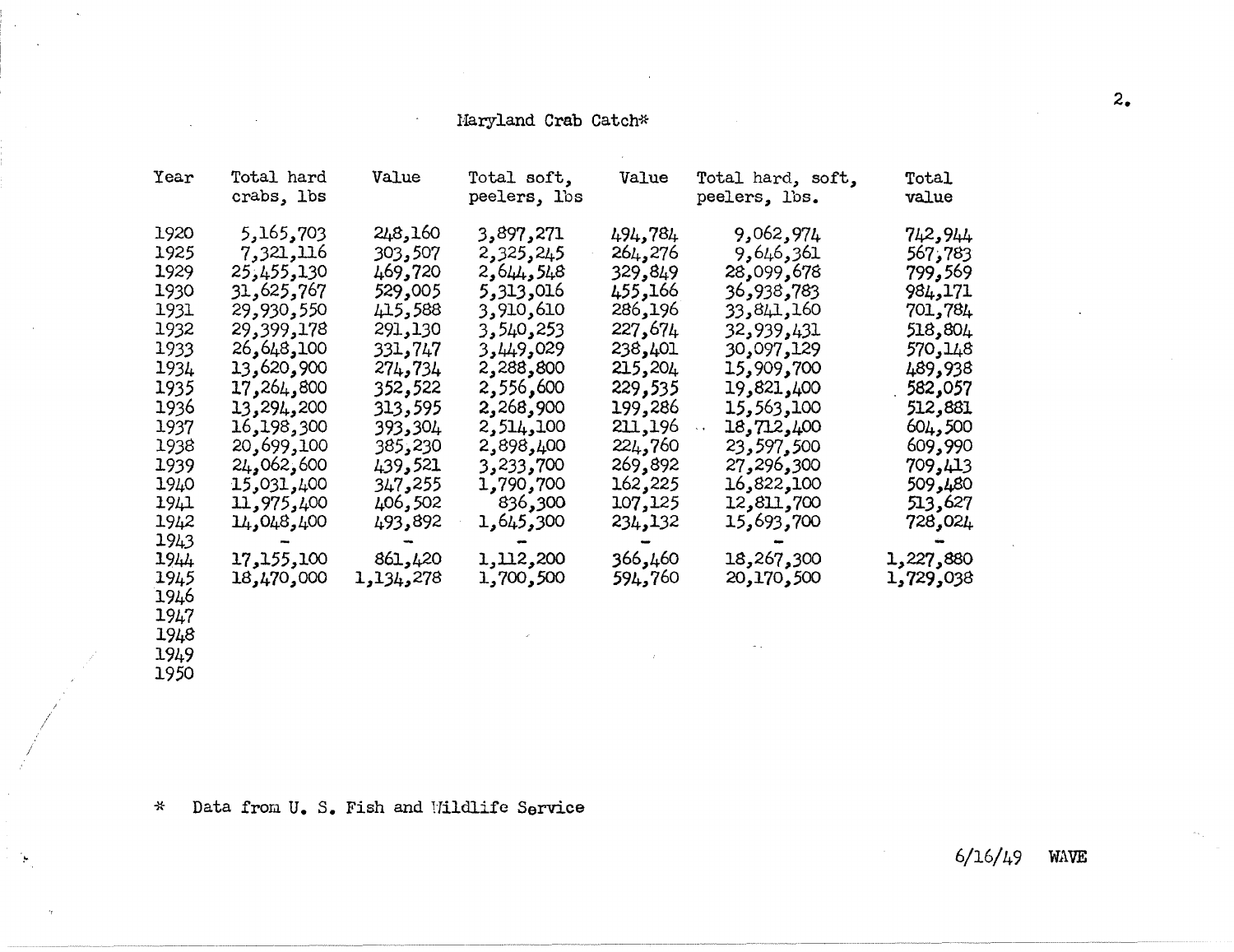#### Virginia Crab Catch\*

| Year                                                                                                             | Total hard<br>crabs, lbs                                                                                                                                                  | Value                                                                                                                        | Total soft,<br>peelers, lbs                                                                                                             | Value                                                                                                     | Total hard, soft,<br>peelers, lbs.                                                                                           | Total<br>value                                                                                                                                  |
|------------------------------------------------------------------------------------------------------------------|---------------------------------------------------------------------------------------------------------------------------------------------------------------------------|------------------------------------------------------------------------------------------------------------------------------|-----------------------------------------------------------------------------------------------------------------------------------------|-----------------------------------------------------------------------------------------------------------|------------------------------------------------------------------------------------------------------------------------------|-------------------------------------------------------------------------------------------------------------------------------------------------|
| 1880<br>1887(2)<br>1888(2)<br>1890<br>1891<br>1897<br>1901<br>1904<br>1908<br>1915<br>1916(3)<br>1920<br>1924(4) | 2,139,200<br>626,820<br>956,843<br>2,584,794<br>2,208,071<br>5,331,398<br>6,113,277<br>10,356,052<br>23,001,000<br>18,765,148<br>16, 343, 010<br>12,465,342<br>14,462,490 | 32,088<br>15,479<br>24,669<br>28,210<br>32,683<br>28,331<br>52,863<br>179,575<br>239,000<br>242,754<br>(1)<br>401,295<br>(1) | (1)<br>(1)<br>(1)<br>440,310<br>585,956<br>1,068,116<br>1,288,424<br>1,910,654<br>2,082,000<br>1,484,238<br>(1)<br>1,171,737<br>621,606 | (1)<br>(1)<br>26,054<br>29,379<br>39,914<br>65,972<br>92,909<br>87,000<br>74,402<br>(1)<br>164,269<br>(1) | ,025,104<br>2,794,027<br>6,399,514<br>7,401,701<br>12,266,706<br>25,083,000<br>20,249,386<br>(1)<br>13,637,079<br>15,084,096 | $\left(1\right)$<br>$\left( 1\right)$<br>(1)<br>54,264<br>62,062<br>68,245<br>118,835<br>272,484<br>326,000<br>317,156<br>(1)<br>565,564<br>(1) |
| 1925                                                                                                             | 18,531,994                                                                                                                                                                | 523,733                                                                                                                      | 1,422,250                                                                                                                               | 157,981                                                                                                   | 19,954,244                                                                                                                   | 681,714                                                                                                                                         |

- \* Data from U. s. Fish and Uildlife Service.
- (1) Figures not available.

/ / /

- (2) Virginia catch exclusive of the Potomac and James Rivers.
- (3) E. P. Churchill, Jr. The conservation of the blue crab of Chesapeake Bay. Manuscript.
- (4) 0. E. Sette and R. H. Fiedler. 1925. A survey of the condition of the crab fisheries of ·the Chesapeake Bay. Special Memorandum 1607-14, U. s. Bureau of Fisheries.

6/16/49 UAVE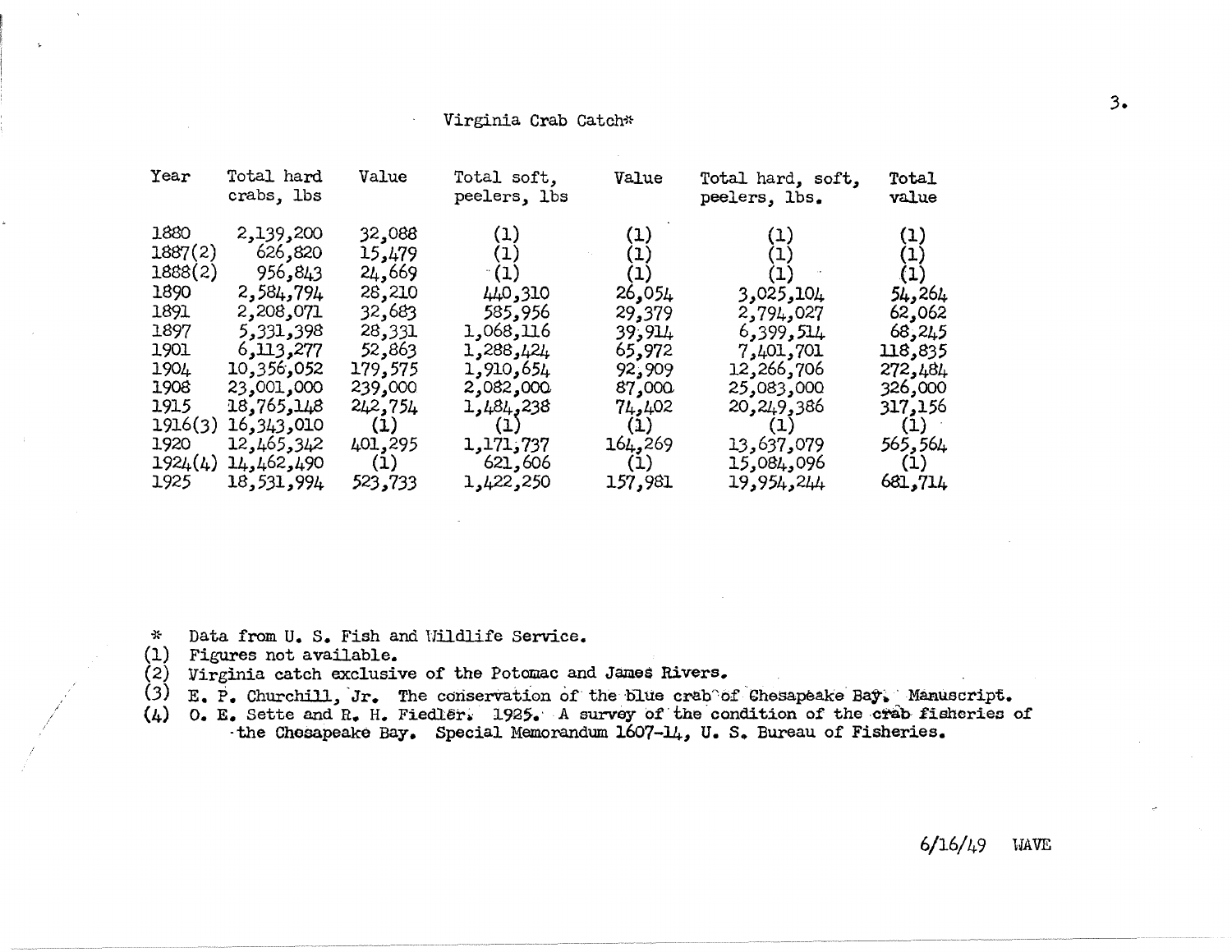# e - Virginia Crab Catch\*

| Year | Total hard<br>crabs, 1bs | Value     | Total soft,<br>peelers, lbs | Value             | Total hard, soft,<br>peelers, lbs. | Total<br>value |
|------|--------------------------|-----------|-----------------------------|-------------------|------------------------------------|----------------|
| 1920 | 12,465,342               | 401,295   | 1,171,737                   | ,269 <b>,</b> 164 | 13,637,079                         | 565,564        |
| 1925 | 18,531,994               | 523,733   | 1,422,250                   | 157,981           | 19,954,244                         | 681,714        |
| 1929 | 626 ك277,                | 564,539   | 1,700,200                   | 103,790           | 826 ز077 ر32                       | 668,329        |
| 1930 | 28,939,870               | 543,056   | 2,881,000                   | 195,005           | 31,820,870                         | 738,061        |
| 1931 | 28,963,130               | 389,413   | 1,712,400                   | 101,791           | 30,675,530                         | 491,204        |
| 1932 | 27,024,045               | 290,821   | 1,549,061                   | 91,810            | 28,573,106                         | 382,631        |
| 1933 | 23,911,375               | 283,898   | 2,067,957                   | 143,351           | 25,979,332                         | 427,249        |
| 1934 | 22,516,000               | 464,044   | 1,370,300                   | 95,982            | 23,886,300                         | 560,026        |
| 1935 | 19,762,900               | 488,699   | 1,449,000                   | 155,522           | 21,211,900                         | 644,221        |
| 1936 | 26,137,800               | 573,180   | 1,969,500                   | 218,866           | 28,107,300                         | 792,046        |
| 1937 | 27,927,500               | 565,052   | 2,475,300                   | 224,915           | 30,402,800                         | 789,967        |
| 1938 | 28,690,400               | 486,098   | 2,782,600                   | 211,179           | 000 <sub>و473</sub> 1473           | 697,277        |
| 1939 | 26,967,100               | 483,752   | 2,783,000                   | 175,907           | 29,750,100                         | 659,659        |
| 1940 | 23,016,500               | 489,789   | 1,977,200                   | 148,286           | 24,993,700                         | 638,075        |
| 1941 | 15,716,700               | 456,906   | 1,709,500                   | 217,017           | 17,426,200                         | 673,923        |
| 1942 | 18,644,000               | 539,091   | 1,445,300                   | 130,336           | 20,089,300                         | 669,427        |
| 1943 |                          |           |                             |                   |                                    |                |
| 1944 | 23,928,800               | 1,281,931 | 2,422,400                   | 637,011           | 26,351,200                         | 1,918,942      |
| 1945 | 18,819,800               | 1,130,735 | 1,831,700                   | 630,710           | 20,651,500                         | 1,761,445      |
| 1946 |                          |           |                             |                   |                                    |                |
| 1947 |                          |           |                             |                   |                                    |                |
| 1948 |                          |           |                             |                   |                                    |                |
| 1949 |                          |           |                             |                   |                                    |                |

1950

 $\mathcal{A}$ 

\* Data from U. s. Fish and Uildlife Service

 $\ddot{\phantom{a}}$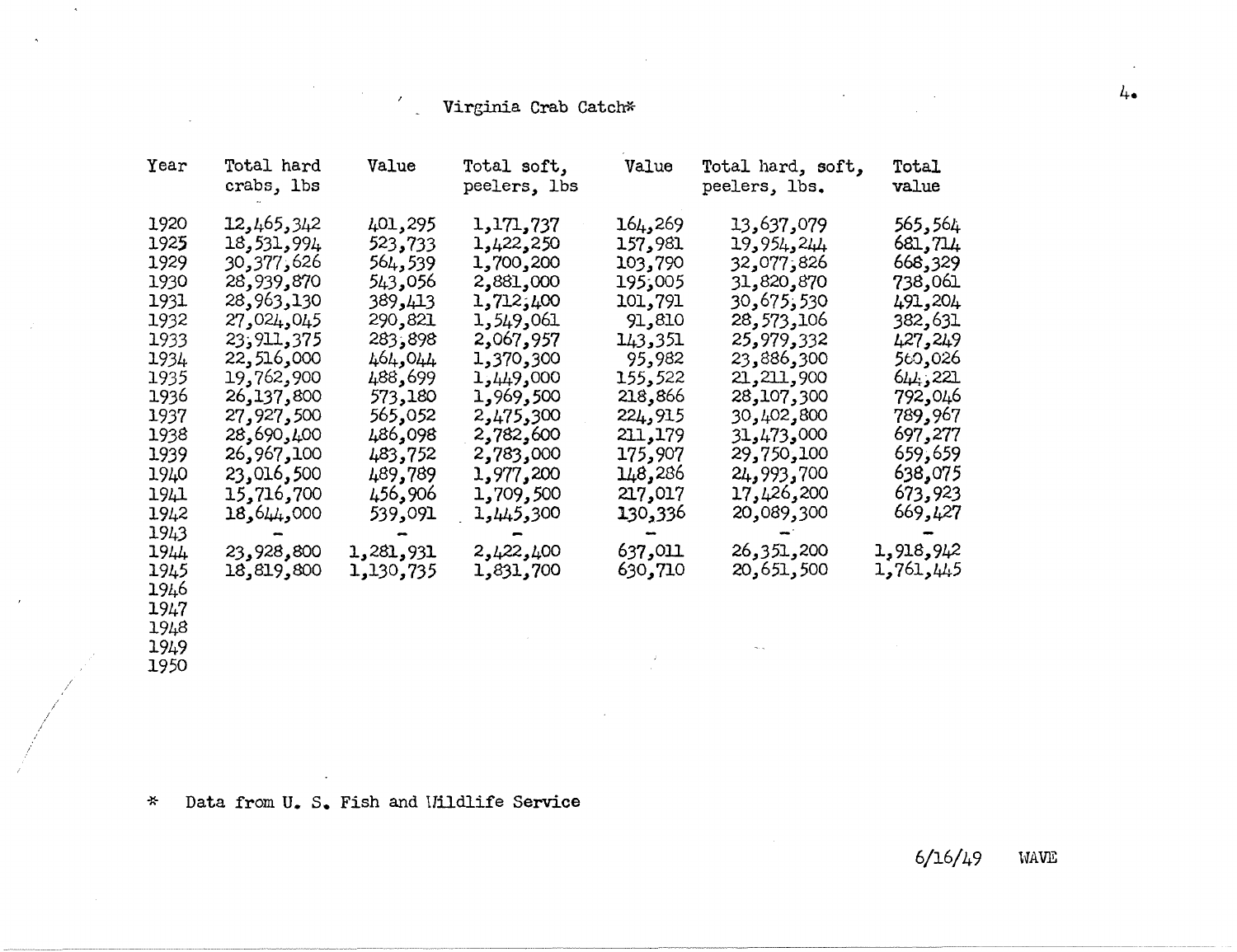### Maryland and Virginia Crab Catch\*

| Year                                                                                                                     | Total hard<br>crabs, lbs                                                                                                                                                                    | Value                                                                                                                                    | Total soft,<br>peelers, lbs                                                                                                                                                  | Value                                                                                                                | Total hard, soft,<br>peelers, lbs.                                                                                                                      | Total<br>value                                                                                                                  |
|--------------------------------------------------------------------------------------------------------------------------|---------------------------------------------------------------------------------------------------------------------------------------------------------------------------------------------|------------------------------------------------------------------------------------------------------------------------------------------|------------------------------------------------------------------------------------------------------------------------------------------------------------------------------|----------------------------------------------------------------------------------------------------------------------|---------------------------------------------------------------------------------------------------------------------------------------------------------|---------------------------------------------------------------------------------------------------------------------------------|
| 1880<br>1887(2)<br>1888(2)<br>1890<br>1891<br>1897<br>1901<br>1904<br>1908<br>1915<br>1916(3)<br>1920<br>1924(4)<br>1925 | 3,305,867<br><b>3,384,458</b><br>3,631,518<br>4,972,893<br>4,984,969<br>10,664,714<br>15,938,070<br>23,021,334<br>35,787,000<br>41,256,823<br>(1)<br>17,631,045<br>22,128,899<br>25,853,110 | 78,938<br>52,448<br>62,107<br>59,933<br>70,143<br>68,280<br>138,747<br>348,571<br>363,000<br>578,129<br>(1)<br>649,455<br>(1)<br>827,240 | $\left( 1\right)$<br>$\mathbf{(1)}$<br>4,496,420<br>5,414,828<br>5,183,995<br>5,592,006<br>7,643,519<br>9,669,000<br>9,086,445<br>(1)<br>5,069,008<br>2,704,869<br>3,747,495 | (1)<br>254,744<br>295,635<br>217,551<br>268,535<br>282,760<br>282,000<br>403,678<br>(1)<br>659,053<br>(1)<br>422,257 | (1)<br>9,469,313<br>10,399,797<br>15,848,709<br>21,530,076<br>30,664,853<br>45,456,000<br>50, 343, 268<br>(1)<br>22,700,053<br>24,833,768<br>29,600,605 | (1)<br>(1)<br>314,677<br>365,778<br>285,831<br>407,282<br>631,331<br>645,000<br>981,807<br>(1)<br>1,308,508<br>(1)<br>1,249,497 |
|                                                                                                                          |                                                                                                                                                                                             |                                                                                                                                          |                                                                                                                                                                              |                                                                                                                      |                                                                                                                                                         |                                                                                                                                 |

i~ Data from u. s. Fish and Uildlife Service.

- Figures not available. (1)
- (2) Maryland catch exclusive of Potomac River. Virginia catch exclusive of Potomac ·and James Rivers.
- (3) E. P. Churchill, Jr. The conservation of the blue crab of Chesapeake Bay. Hanuscript.
- (4) o. E. Sette and R. H. Fiedler. 1925. A survey of the condition of the crab fisheries of the Chesapeake Bay. Special Memorandum 1607-14, U.S. Bureau of Fisheries.

*/* 

 $\sqrt{ }$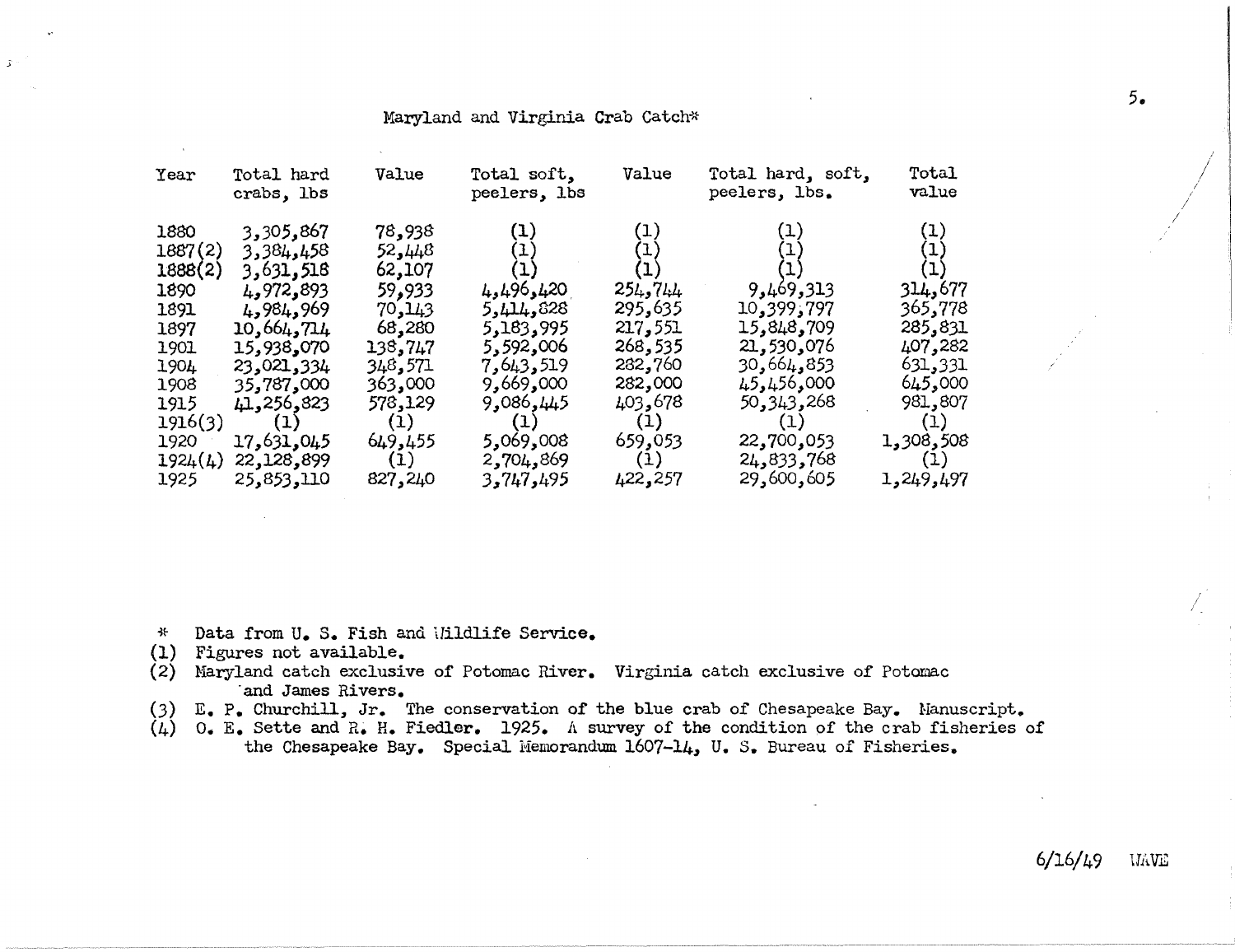### Maryland and Virginia Crab Catch\*

 $\mathcal{L}$ 

| Year | Total hard<br>crabs, lbs | Value     | Total soft,<br>peelers, lbs | Value     | Total hard, soft,<br>peelers, lbs. | Total<br>value |
|------|--------------------------|-----------|-----------------------------|-----------|------------------------------------|----------------|
| 1920 | 17,631,045               | 649,455   | 5,069,008                   | 659,053   | 22,700,053                         | 1,308,508      |
| 1925 | 25,853,110               | 827,240   | 3,747,495                   | 422,257   | 29,600,605                         | 497 و249 و1    |
| 1929 | 55,832,756               | ,034,259  | 4,344,748                   | 433,639   | 60,177,504                         | 1,467,898      |
| 1930 | 60, 565, 637             | 1,072,061 | 8,194,016                   | 650,171   | 68,759,653                         | 1,722,232      |
| 1931 | 58,893,680               | 805,001   | 5,623,010                   | 387,987   | 64,516,690                         | 1,192,988      |
| 1932 | 56,423,223               | 581,951   | 5,089,314                   | 319,457   | 61,512,537                         | 901,435        |
| 1933 | 50,559,475               | 615,645   | 5,516,986                   | 381,752   | 56,076,461                         | 997,397        |
| 1934 | 900 <b>,</b> 136         | 738,778   | 3,659,100                   | 311,186   | 000ز796ر39                         | 1,049,964      |
| 1935 | 37,027,700               | 841,221   | 4,005,600                   | 057ز385   | 300,033 و41                        | 1,226,278      |
| 1936 | 39,432,000               | 886,775   | 4,238,400                   | 418,152   | 43,670,400                         | 1,304,927      |
| 1937 | 44,125,800               | 958,356   | 4,989,400                   | 436,111   | 49,115,200                         | 467, 394ء      |
| 1938 | 49,389,500               | 871,328   | 5,681,000                   | 435,939   | 55,070,500                         | 1,307,267      |
| 1939 | 51,029,700               | 923,273   | 6,016,700                   | 445,799   | 400 و046 و57                       | 1,369,072      |
| 1940 | 900 <b>,</b> 047 و38     | 837,044   | 3,767,900                   | 310,511   | 41,815,800                         | 1,147,555      |
| 1941 | 27,692,100               | 863,408   | 800 ز545 ز2                 | 324,142   | 900 <sub>ء</sub> 237ء              | 1,187,550      |
| 1942 | 32,692,400               | 1,032,983 | 3,090,600                   | 468ھو468  | 35,783,300                         | 1,397,451      |
| 1943 |                          |           |                             |           |                                    |                |
| 1944 | 41,083,900               | 2,143,350 | 600, 534, 3                 | 1,003,471 | 500 و44 و44                        | 822,644,3      |
| 1945 | 37,289,800               | 2,265,013 | 3,532,200                   | 1,225,470 | 40,822,000                         | 490,483 و3     |
| 1946 |                          |           |                             |           |                                    |                |
| 1947 |                          |           |                             |           |                                    |                |
| 1948 |                          |           |                             |           |                                    |                |
| 1949 |                          |           |                             |           |                                    |                |
| 1950 |                          |           |                             |           |                                    |                |

\* Data from U. S. Fish and Wildlife Service

I

 $\sim$ 

 $\mathcal{A}$ 

 $\mathcal{A}$ 

6/16/49 UAVE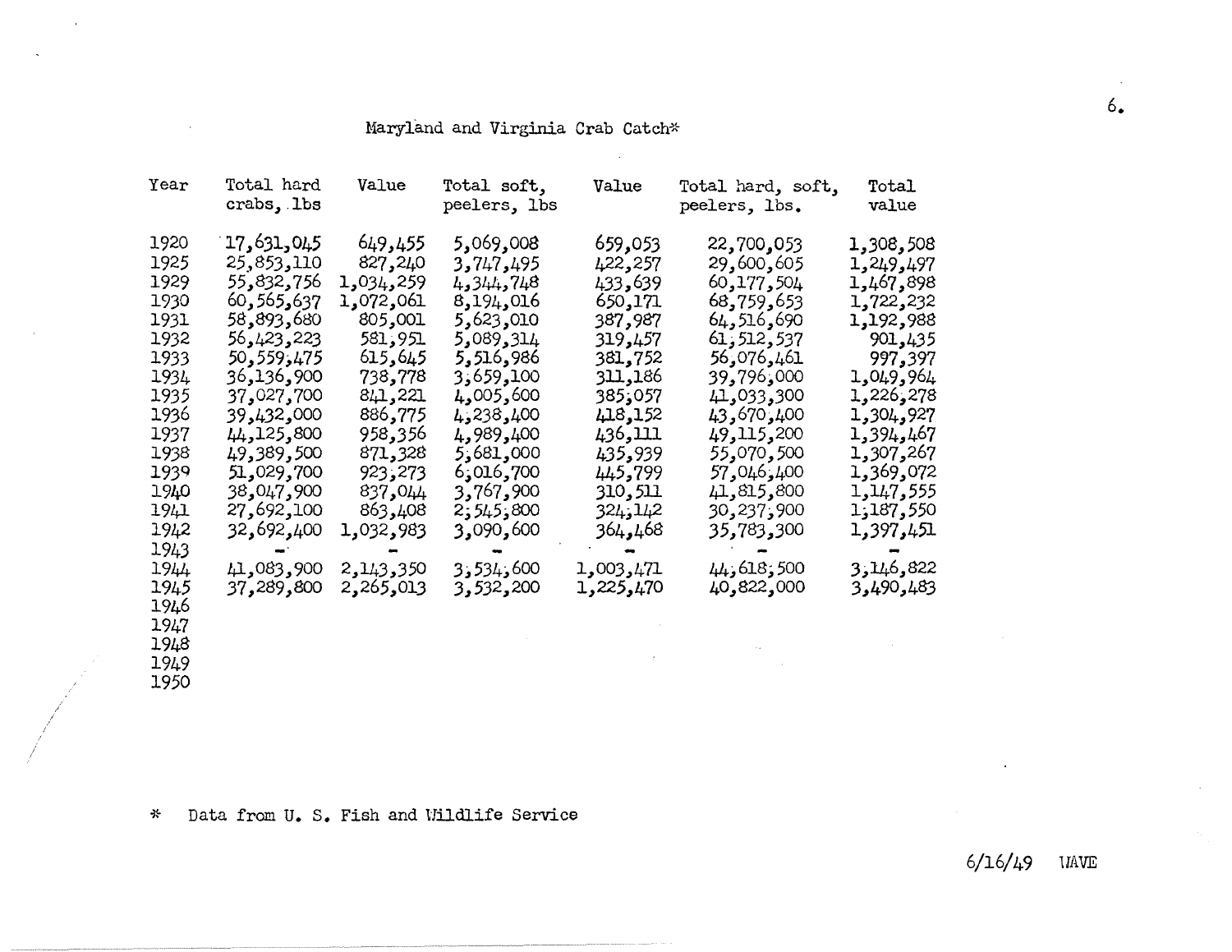### Maryland Crab Catch\*

| Year | Hard<br>Barrels | Crabs<br>Pounds $(1)$ | Number     | Soft Crabs and Peelers<br>Pounds $(2)$ | Total Pounds |
|------|-----------------|-----------------------|------------|----------------------------------------|--------------|
| 1939 | 246,967         | 24,696,700            | 12,924,376 | 3,231,094                              | 27,927,794   |
| 1940 | 176,696         | 17,669,600            | 7,129,531  | 1,782,383                              | 19,451,983   |
| 1941 | 113,365         | 11,336,500            | 3,339,431  | 834,858                                | 12,171,358   |
| 1942 | 129,037         | 12,903,700            | 6,602,057  | 1,650,514                              | 14,554,214   |
| 1943 | 132,787         | 13,278,700            | 2,967,827  | 741,957                                | 14,020,657   |
| 1944 | 161,916         | 16,191,600            | 3,885,454  | 971,363                                | 17, 162, 963 |
| 1945 | 179,696         | 17,969,600            | 6,277,300  | 1,569,325                              | 19,538,925   |
| 1946 | 254,322         | 25,432,200            | 9,736,945  | 2,434,236                              | 27,866,436   |
| 1947 | 250,932         | 25,093,200            | 12,319,558 | 3,079,889                              | 28,173,089   |
| 1948 |                 |                       |            |                                        |              |
| 1949 |                 |                       |            |                                        |              |

 $*$ From estimates and records collected by local inspectors of the Department of Tidewater Fisheries and compiled by J. R. *E.* Turpin, Seafood Auditor.

(1) At 100 pounds per barrel.

{2) At 4 crabs per pound.

1950

*/* 

 $6/16/49$  WAVE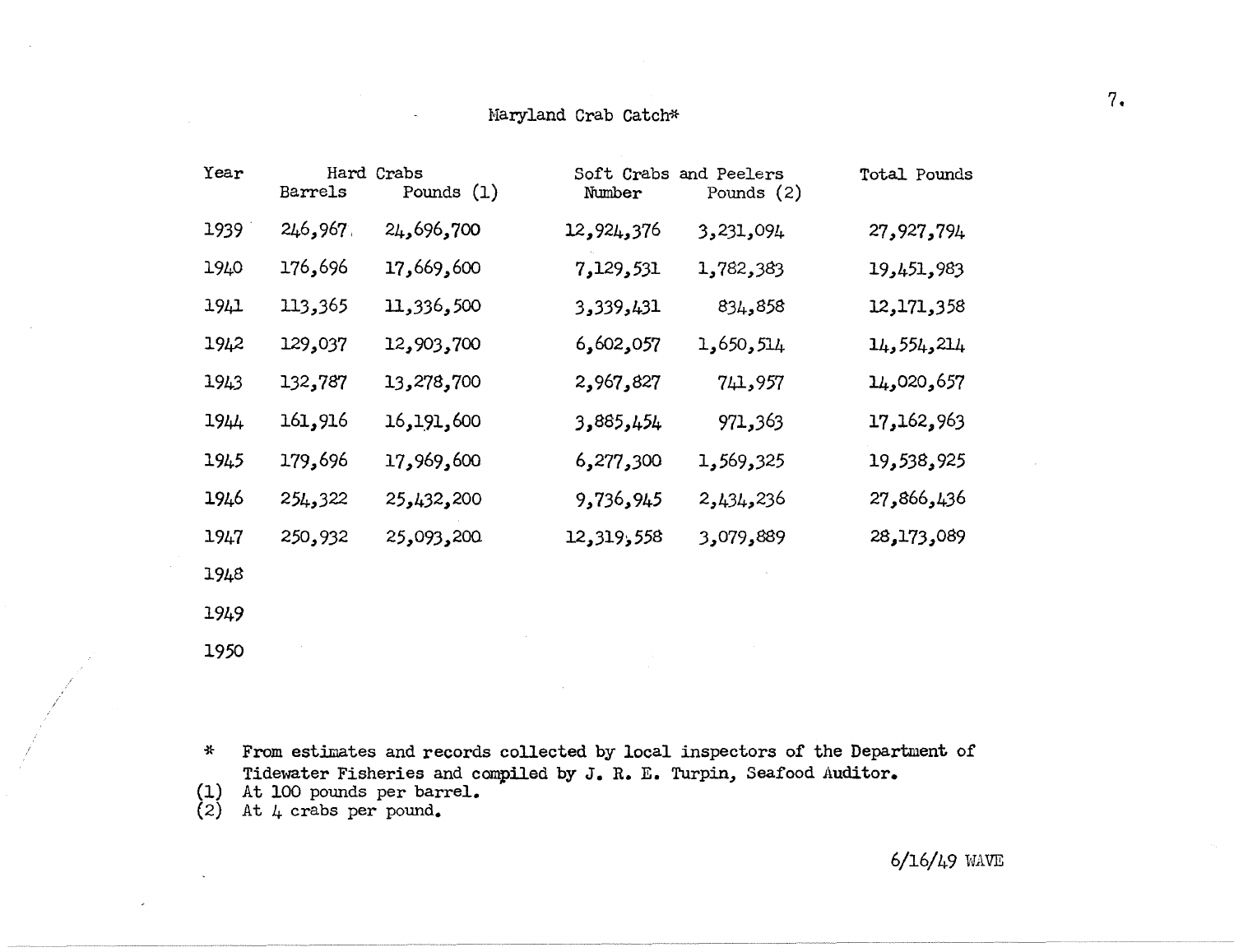### Maryland line, with baits or snoods\*

| Year | Total hard<br>crabs, lbs | Value    | Total soft,<br>peelers, lbs | Value                    | Total hard, soft,<br>peelers, lbs. | Total<br>value | No. of<br>lines | Number of fishermen<br>on boats and shore<br>Regular | Casual |  |
|------|--------------------------|----------|-----------------------------|--------------------------|------------------------------------|----------------|-----------------|------------------------------------------------------|--------|--|
| 1920 | 4,572,808                | 205,371  | 16,717                      | 4,497                    | 4,589,525                          | 209,868        |                 |                                                      |        |  |
| 1925 | 6,599,044                | 276,698  | 68,340                      | 7,599                    | 6,667,384                          | 284,297        |                 |                                                      |        |  |
| 1929 | 24,013,540               | 441,996  |                             |                          | 24,013,540                         | 441,996        | 1,408           | 1,193                                                | 146    |  |
| 1930 | 30, 315, 632             | 505,730  |                             | $\overline{\phantom{a}}$ | 30, 315, 632                       | 505,730        | 1,510           | 1,317                                                | 160    |  |
| 1931 | 29,015,540               | 403,141  |                             |                          | 29,015,540                         | 403,141        | 1,560           | 1,491                                                | 55     |  |
| 1932 | 27,071,510               | 263,488  | 16,625                      | 1,156                    | 27,088,135                         | 264, 644       | 1,227           | 983                                                  | 268    |  |
| 1933 | 25,543,900               | 317,945  |                             |                          | 25,543,900                         | 317,945        | 1,547           | 1,180                                                | 127    |  |
| 1934 | 13,010,800               | 262,532  |                             | $\overline{\phantom{a}}$ | 13,010,800                         | 262,532        | 1,531           | 1,088                                                | 180    |  |
| 1935 | 17,014,000               | 346,241  | 283,300                     | 19,564                   | 17,360,241                         | 365,805        | 1,731           | 1,279                                                | 131    |  |
| 1936 | 13,229,200               | 311,970  | 269,600                     | 23,485                   | 13,498,800                         | 335,455        | 1,881           | 1,463                                                | 155    |  |
| 1937 | 16,050,800               | 389,617  | 262,900                     | 21,891                   | 16,313,700                         | 411,508        | 1,586           | 1,213                                                | 163    |  |
| 1938 | 20,529,100               | 381,830  | 249,600                     | 20,879                   | 20,778,700                         | 402,709        | 1,766           | 1,249                                                | 222    |  |
| 1939 | 23,902,900               | 436,327  | 297,700                     | 21,847                   | 23,200,600                         | 458,174        | 1,851           | 1,161                                                | 362    |  |
| 1940 | 14,737,400               | 340,358  | 170,600                     | 17,291                   | 14,908,000                         | 357,649        | 1,695           | 1,073                                                | 268    |  |
| 1941 | 11,625,400               | 394,752  | 156,400                     | 19,085                   | 11,781,800                         | 413,837        | 1,296           | 770                                                  | 273    |  |
| 1942 | 13,808,400               | 484,292  | 59,000                      | 8,949                    | 13,867,400                         | 493,241        | 1,128           | 568                                                  | 245    |  |
| 1943 |                          |          |                             |                          |                                    |                |                 |                                                      |        |  |
| 1944 | 13,913,100               | 696,860  | 141,000                     | 36,360                   | 14,054,100                         | 733,220        | 1,078           | 907                                                  | 161    |  |
| 1945 | 12,234,000               | 755, 132 | 105,100                     | 36,735                   | 12,339,100                         | 791,867        | 1,520           | 1,331                                                | 225    |  |

~;. Data from U. s. Fish and Uild1ife Service

6/16/49 HAVE

 $\mathcal{F}$  .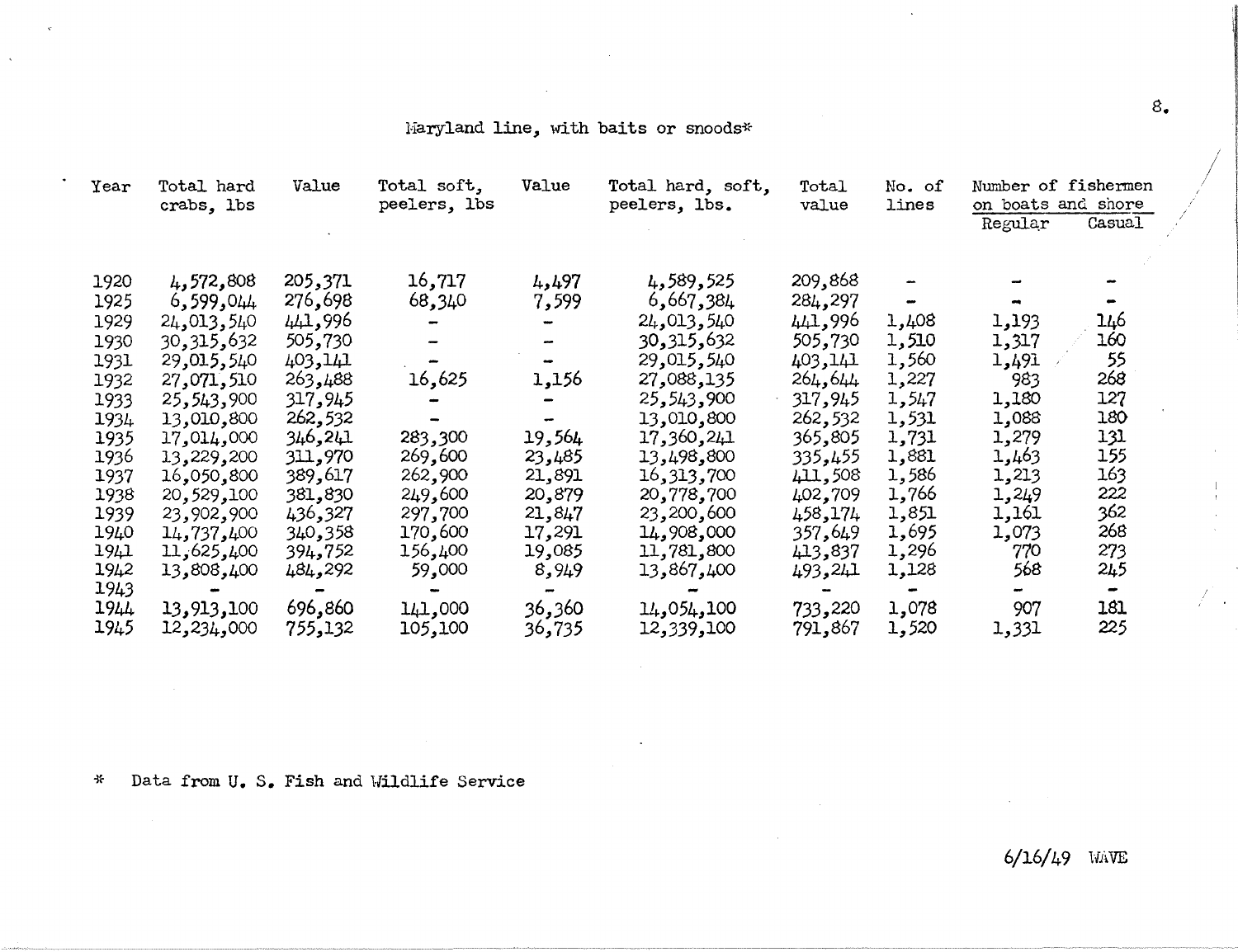# Maryland Dip Nets\* 2008 . Maryland Dip Nets<sup>\*</sup>

| Year | Total hard<br>crabs, lbs | Value                        | Total soft,<br>peelers, lbs | Value   | Total hard, soft,<br>peelers, lbs. | Total<br>value | No. of<br>nets | on boats and shore | Number of fishermen |
|------|--------------------------|------------------------------|-----------------------------|---------|------------------------------------|----------------|----------------|--------------------|---------------------|
|      |                          |                              |                             |         |                                    |                |                | Regular            | Casual              |
| 1920 | 400,886                  | 29,334                       | 1,415,810                   | 187,924 | 1,816,696                          | 217,258        |                |                    |                     |
| 1925 | 425,525                  | 15,205                       | 1,264,225                   | 143,700 | 1,689,750                          | 158,905        |                |                    |                     |
| 1929 | 502,570                  | 9,879                        | 1,008,352                   | 125,021 | 1,510,922                          | 134,900        | 1,180          | 940                | 240                 |
| 1930 | 89,650                   | 1,585                        | 2,064,758                   | 179,236 | 2,154,408                          | 180,821        | 1,393          | 991                | 408                 |
| 1931 | 376,810                  | 5,071                        | 1,725,594                   | 127,906 | 2,102,404                          | 132,977        | 1,776          | 1,183              | 593                 |
| 1932 | 1,668,980                | 19,444                       | 2,741,335                   | 178,187 | 4,410,315                          | 197,631        | 1,523          | 840                | 683                 |
| 1933 | 88,300                   | 1,104                        | 2,441,379                   | 166,937 | 2,529,679                          | 168,041        | 1,458          | 985                | 473                 |
| 1934 | 3,500                    | 70                           | 1,364,300                   | 129,566 | 1,367,800                          | 129,636        | 1,321          | 740                | 581                 |
| 1935 | 7,500                    | 198                          | 1,053,700                   | 106,856 | 1,061,200                          | 107,054        | 1,215          | 623                | 597                 |
| 1936 |                          | $\qquad \qquad \blacksquare$ | 673,100                     | 68,409  | 673,100                            | 68,409         | 991            | 380                | 603                 |
| 1937 | 147,500                  | 3,687                        | 701,000                     | 64,575  | 848,500                            | 68,262         | 863            | 542                | 321                 |
| 1938 | 50,000                   | 1,000                        | 715,800                     | 65,872  | 765,800                            | 66,872         | 670            | 354                | 316                 |
| 1939 | 26,600                   | 532                          | 562,400                     | 54,222  | 589,000                            | 54,754         | 484            | 276                | 208                 |
| 1940 |                          |                              | 291,100                     | 36,077  | 291,100                            | 36,077         | 449            | 193                | 256                 |
| 1941 |                          | ⊷                            | 146,500                     | 23,539  | 146,500                            | 23,539         | 341            | 218                | 123                 |
| 1942 |                          |                              | 190,300                     | 31,226  | 190,300                            | 31,226         | 253            | 131                | 122                 |
| 1943 |                          |                              |                             |         |                                    |                |                | $\blacksquare$     |                     |
| 1944 |                          |                              | 104,100                     | 34,965  | 104,100                            | 34,965         | 1,230          | $\blacksquare$     | 1,230               |
| 1945 | 16,900                   | 1,078                        | 584,000                     | 204,020 | 600,900                            | 205,098        | 1,186          | 185                | 1,001               |
| 1946 |                          |                              |                             |         |                                    |                |                |                    |                     |
| 1947 |                          |                              |                             |         |                                    |                |                |                    |                     |
| 1948 |                          |                              |                             |         |                                    |                |                |                    |                     |
| 1949 |                          |                              |                             |         |                                    |                |                |                    |                     |

 $\frac{1}{2}$  1950

 $\alpha$ 

i!- Data from U. s. Fish and 1Tilcllife Service.

 $6/16/49$  UAVE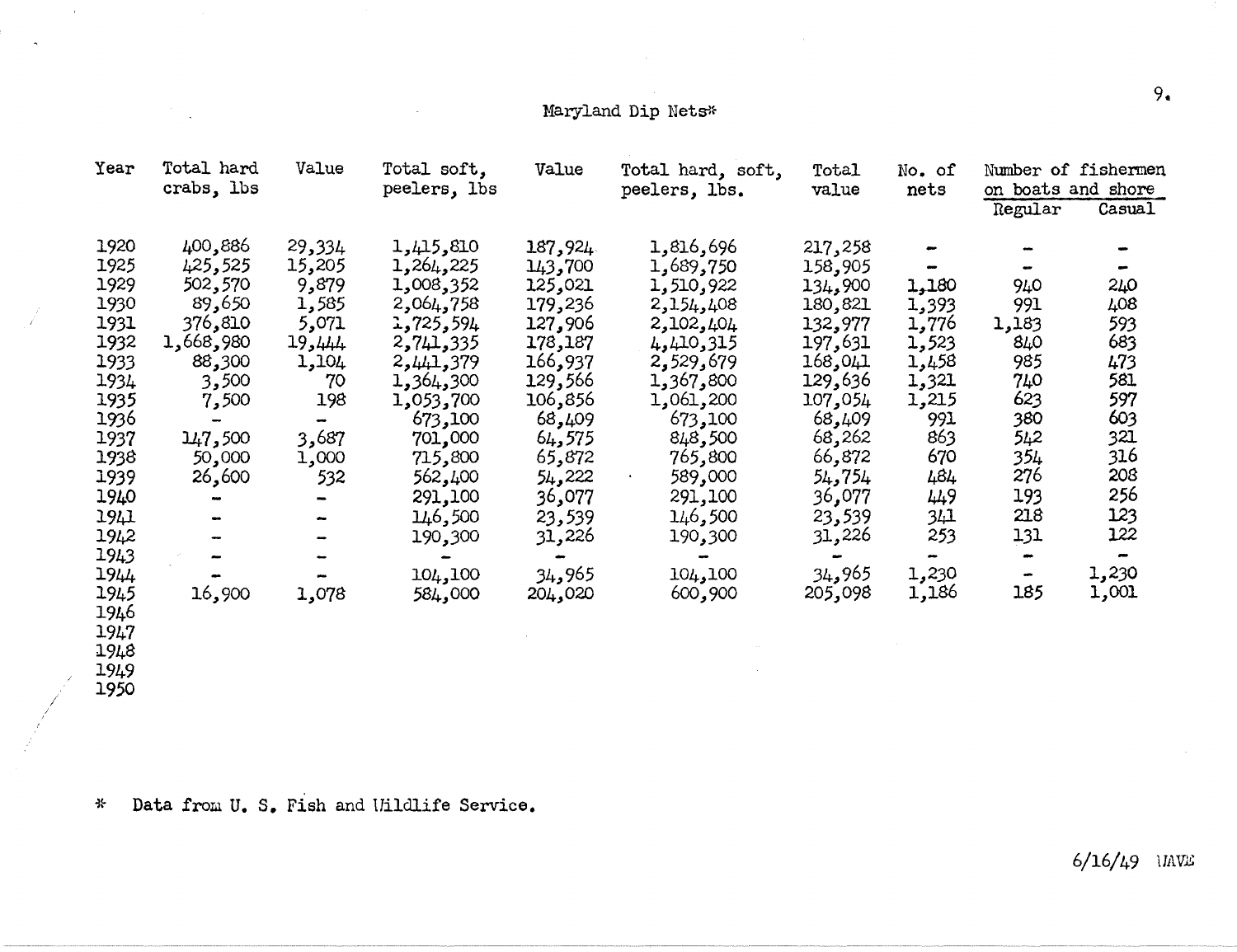### Maryland Crab Pots\*

k,

| Year | Total hard | Value   | Total soft,    | Value          | Total hard, soft, | Total   | No. of |                          | Number of fishermen           |                |
|------|------------|---------|----------------|----------------|-------------------|---------|--------|--------------------------|-------------------------------|----------------|
|      | crabs, lbs |         | peelers, lbs   |                | peelers, lbs.     | value   | pots   | on                       | on boats and shore            |                |
|      |            |         |                |                |                   |         |        | vessel                   | Regular                       | Casual         |
| 1937 |            |         |                |                |                   |         |        |                          |                               |                |
| 1938 | 20,000     | 400     | 27,500         | 1,925          | 47,500            | 2,325   | 55     | $\overline{\phantom{a}}$ | Q                             |                |
| 1939 |            |         |                |                |                   |         |        |                          |                               |                |
| 1940 | 211,500    | 4,834   | $\blacksquare$ |                | 211,500           | 4,834   | 515    | $\blacksquare$           | 12                            | 6              |
| 1941 | 350,000    | 11,750  |                | $\blacksquare$ | 350,000           | 11,750  | 575    | $\qquad \qquad$          | $\mathfrak{u}_{\mathfrak{t}}$ | 4              |
| 1942 | 200,000    | 8,000   | 56,600         | 7,925          | 256,600           | 15,925  | 270    | -                        | 12                            |                |
| 1943 |            |         |                |                |                   |         |        |                          |                               |                |
| 1944 | 3,217,000  | 163,310 | 30,100         | 9,685          | 3,247,100         | 172,995 | 5,530  | $\rightarrow$            | 128                           | $\downarrow$ l |
| 1945 | 6,199,000  | 376,740 | 79,700         | 27,910         | 6,278,700         | 404,650 | 7,365  | 32                       | 197                           | 10             |
| 1946 |            |         |                |                |                   |         |        |                          |                               |                |
| 1947 |            |         |                |                |                   |         |        |                          |                               |                |
| 1948 |            |         |                |                |                   |         |        |                          |                               |                |
| 1949 |            |         |                |                |                   |         |        |                          |                               |                |

1949<br>1950

Data from U. S. Fish and Wildlife Service.  $\sim$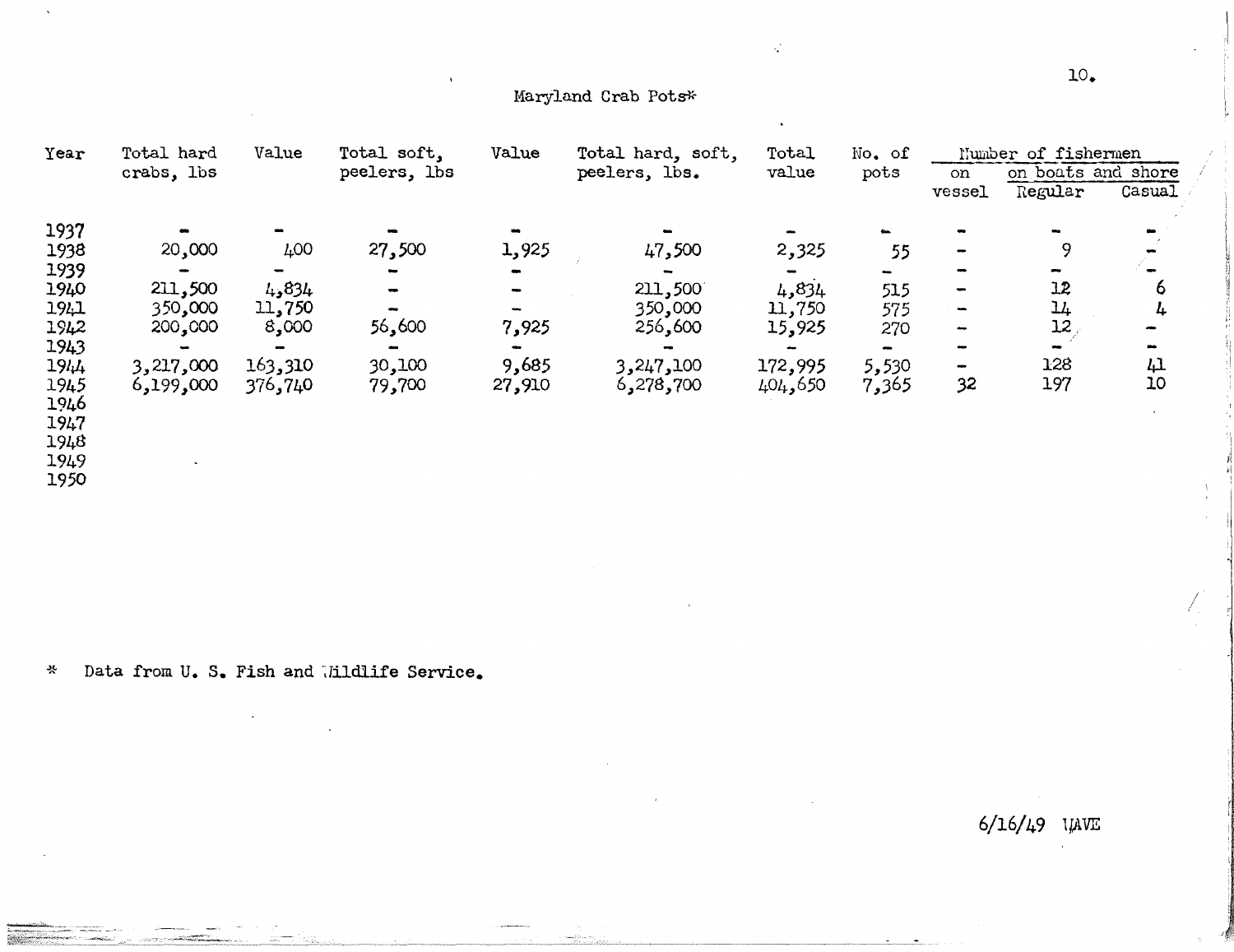### Maryland Crab Scrapes\*

 $\sim$ 

| Year | Total hard<br>crabs, lbs | Value  | Total soft,<br>peelers, lbs | Value   | Total hard, soft,<br>peelers, lbs. | Total<br>value | No. of<br>scrapes | No. motor<br>boats | No. other<br>boats |
|------|--------------------------|--------|-----------------------------|---------|------------------------------------|----------------|-------------------|--------------------|--------------------|
| 1920 | 183,909                  | 13,115 | 2,420,669                   | 289,988 | 2,604,578                          | 303,103        | 1,487             |                    |                    |
| 1925 | 296,015                  | 11,564 | 973,490                     | 109,006 | 1,269,505                          | 120,570        | 948               |                    |                    |
| 1929 | 939,020                  | 17,845 | 1,610,676                   | 201,336 | 2,549,696                          | 219,181        | 1,102             |                    | 536                |
| 1930 | 1,220,485                | 21,690 | 3,199,944                   | 270,364 | 4,420,429                          | 292,054        | 1,232             |                    | 584                |
| 1931 | 538,200                  | 7,376  | 2,097,237                   | 148,979 | 2,635,437                          | 156,355        | 1,098             |                    | 539                |
| 1932 | 658,688                  | 8,198  | 631,210                     | 34,872  | 1,289,898                          | 43,070         | 956               |                    | 369                |
| 1933 | 1,015,900                | 12,698 | 740,766                     | 44,451  | 1,756,666                          | 57, 149        | 642               |                    | 321                |
| 1934 | 606,600                  | 12,132 | 719,000                     | 59,111  | 1,325,600                          | 71,243         | 582               |                    | 286                |
| 1935 | 243,300                  | 6,083  | 1,101,500                   | 88,113  | 1,344,800                          | 94,196         | 708               |                    | 304                |
| 1936 | 65,000                   | 1,625  | 1,204,900                   | 96,387  | 1,269,900                          | 98,012         | 708               |                    | 280                |
| 1937 |                          |        | 1,487,900                   | 118;432 | 1,487,900                          | 118,432        | 632               |                    | 296                |
| 1938 | 100,000                  | 2,000  | 1,826,000                   | 128,499 | 1,926,000                          | 130,499        | 614               |                    | 307                |
| 1939 | 113,100                  | 2,262  | 2,253,400                   | 180,277 | 2,366,500                          | 182,539        | 548               |                    | 274                |
| 1940 | 32,500                   | 813    | 1,283,700                   | 102,696 | 1,316,200                          | 103,509        | 448               |                    | 221                |
| 1941 |                          |        | 527,000                     | 63,235  | 527,000                            | 63,235         | 195               |                    | 98                 |
| 1942 | 40,000                   | 1,600  | 1,325,000                   | 182,576 | 1,365,000                          | 184, 176       | 212               | 142                |                    |
| 1943 |                          |        |                             |         |                                    |                |                   |                    |                    |
| 1944 | 25,000                   | 1,250  | 830,000                     | 283,000 | 855,000                            | 284,250        | 346               | 188                |                    |
| 1945 | 10,300                   | 618    | 923,400                     | 323,190 | 933,700                            | 323,808        | 200               | 122                |                    |
| 1946 |                          |        |                             |         |                                    |                |                   |                    |                    |
| 1947 |                          |        |                             |         |                                    |                |                   |                    |                    |

1948<br>1949<br>1950

 $\bar{a}$ 

 $\ddot{\phantom{1}}$ 

- 1

Data from U. S. Fish and Wildlife Service.  $\boldsymbol{\mathcal{X}}$ 

 $6/16/49$  WAVE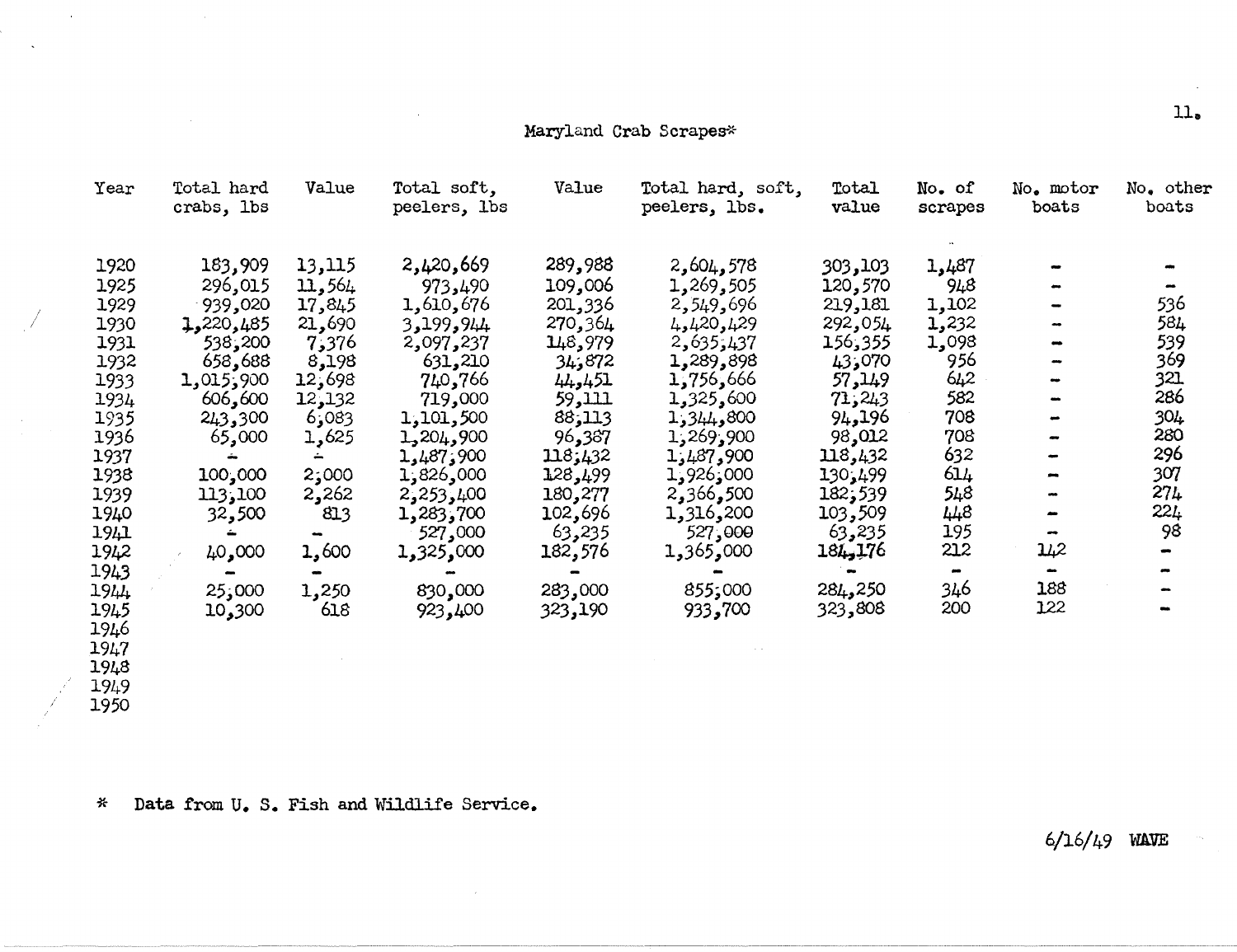### Maryland catch by miscellaneous gear\*

| Year                                                                                                                                                                         | Total hard<br>crabs, lbs                  | Value                            | Total seft,<br>peelers lbs                                                                                                                                                          | Value                                                                                                                                                                 | Total hard, soft,<br>peelers, lbs.                                                                                                                                                    | Total<br>value                                                                                                                                                        |
|------------------------------------------------------------------------------------------------------------------------------------------------------------------------------|-------------------------------------------|----------------------------------|-------------------------------------------------------------------------------------------------------------------------------------------------------------------------------------|-----------------------------------------------------------------------------------------------------------------------------------------------------------------------|---------------------------------------------------------------------------------------------------------------------------------------------------------------------------------------|-----------------------------------------------------------------------------------------------------------------------------------------------------------------------|
| 1920<br>1925<br>1929<br>1930<br>1931<br>1932<br>1933<br>1934<br>1935<br>1936<br>1937<br>1938<br>1939<br>1940<br>1941<br>1942<br>1943<br>1944<br>1945<br>1946<br>1947<br>1948 | 8,100<br>532<br>20,000<br>50,000<br>9,800 | 340<br>40<br>400<br>1,250<br>710 | 44,075<br>19,190<br>25,520<br>48,314<br>87,779<br>151,083<br>266,884<br>205,500<br>118,100<br>121,300<br>62,300<br>79,500<br>120,200<br>45,300<br>6,400<br>14,400<br>7,000<br>8,300 | 12,375<br>3,971<br>3,492<br>5,566<br>9,311<br>13,459<br>27,013<br>26,527<br>15,002<br>11,005<br>6,298<br>7,585<br>13,546<br>6,161<br>1,266<br>3,456<br>2,450<br>2,905 | 52,175<br>19,722<br>25,520<br>48,314<br>87,779<br>151,083<br>884, 266<br>205,500<br>118,100<br>121,300<br>62,300<br>79,500<br>140,200<br>95,300<br>6,400<br>14,400<br>7,000<br>18,100 | 12,715<br>4,011<br>3,492<br>5,566<br>9,311<br>13,459<br>27,013<br>26,527<br>15,002<br>11,005<br>6,298<br>7,585<br>13,946<br>7,411<br>1,266<br>3,456<br>2,450<br>3,615 |
| 1949<br>1950                                                                                                                                                                 |                                           |                                  |                                                                                                                                                                                     |                                                                                                                                                                       |                                                                                                                                                                                       |                                                                                                                                                                       |

\* Data from U. S. Fish and Wildlife Service. Catch of pound nets, haul seines, crab traps, fish fykes, hand lines, and catch by hand.

/

12.

6/16/49 IMVE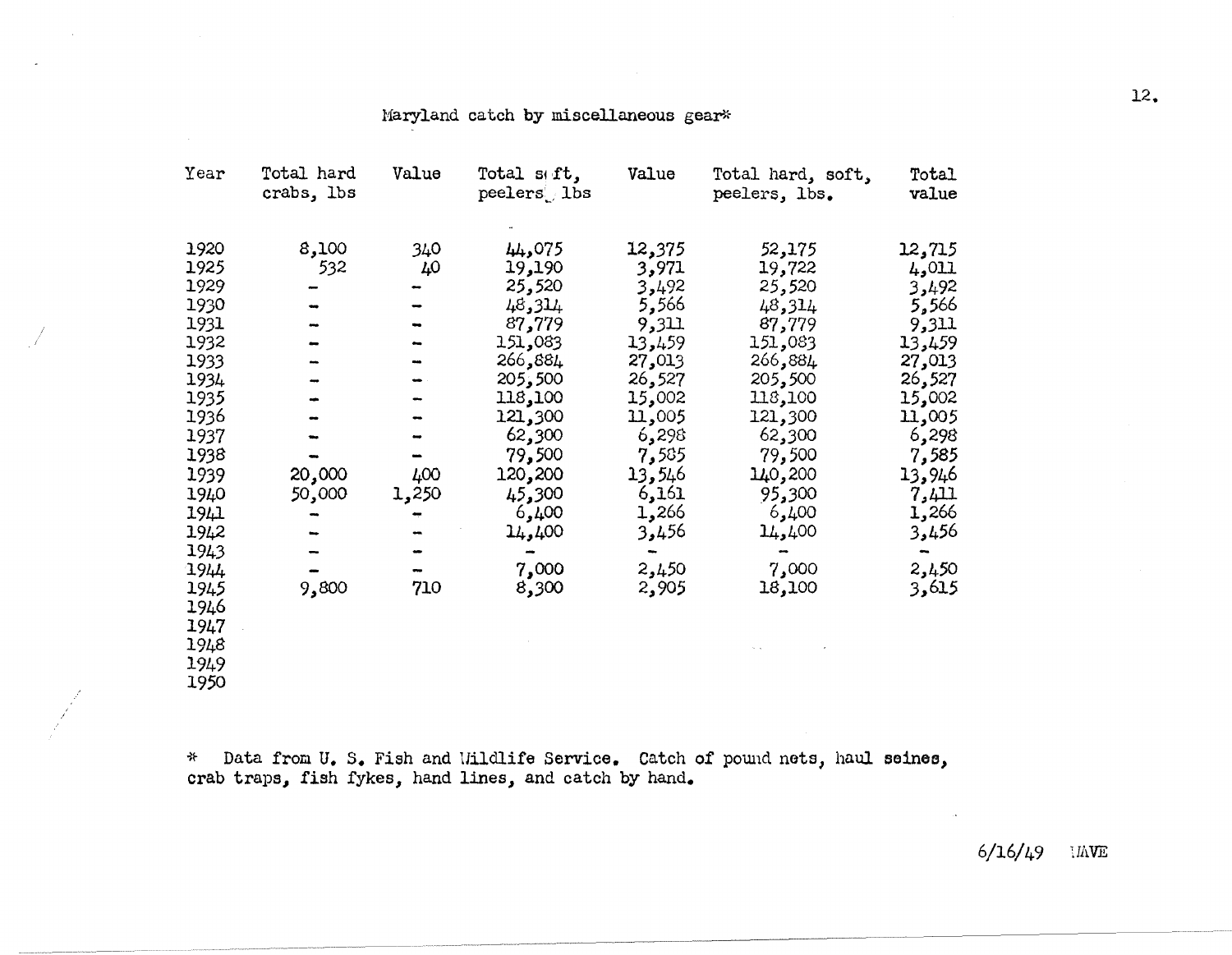### Virginia lines, with baits or snoods\*

| Year | Total hard   | Value   | Total soft,              | Value   | Total hard, soft,                                 | Total          | No. of                   |                              | Number of fishermen |        |
|------|--------------|---------|--------------------------|---------|---------------------------------------------------|----------------|--------------------------|------------------------------|---------------------|--------|
|      | crabs, lbs   |         | peelers, lbs             |         | peelers, lbs.<br>$\epsilon_{\rm c} \rho^{\prime}$ | value          | lines                    | <b>On</b>                    | on boats and shore  |        |
|      |              |         |                          |         |                                                   |                |                          | vessel                       | Regular             | Casual |
|      |              |         |                          |         |                                                   |                |                          |                              |                     |        |
| 1920 | 9,341,178    | 260,742 |                          |         | 9,341,178                                         | 260,742        |                          |                              |                     |        |
| 1925 | 14,393,397   | 390,863 | 13,835                   | 1,245   | 14,407,232                                        | 392,108        |                          |                              |                     |        |
| 1929 | 21,451,640   | 353,601 |                          |         | 21,451,640                                        | 353,601        | 1,064                    |                              | 777                 | 277    |
| 1930 | 20, 113, 470 | 373,069 | -                        |         | 20, 113, 470                                      | 373,069        | 1,386                    | $\overline{\phantom{a}}$     | 1,335               | 71     |
| 1931 | 21, 354, 660 | 284,017 | -                        |         | 21, 354, 660                                      | 284,017        | 1,094                    |                              | 998                 | 96     |
| 1932 | 18,302,400   | 181,741 |                          |         | 18,302,400                                        | 181,741        | 994                      |                              | 922                 | 72     |
| 1933 | 17,047,155   | 169,599 |                          |         | 17,047,155                                        | 169,599        | 1,075                    |                              | 946                 | 135    |
| 1934 | 16,862,400   | 286,607 |                          |         | 16,862,400                                        | 286,607        | 1,437                    |                              | 968                 | 475    |
|      |              |         |                          |         |                                                   |                |                          |                              | 804                 |        |
| 1935 | 14,686,300   | 308,271 |                          |         | 14,686,300                                        | 308,271        | 1,304                    | $\overline{\phantom{a}}$     |                     | 502    |
| 1936 | 19,354,400   | 371,763 | 193,800                  | 13,935  | 19,548,200                                        | 385,698        | 2,140                    | $\boldsymbol{2}$             | 1,493               | 651    |
| 1937 | 22,303,300   | 376,404 | 30,500                   | 3,025   | 22,333,800                                        | 379,429        | 1,962                    | $\qquad \qquad \blacksquare$ | 1,479               | 483    |
| 1938 | 22,434,000   | 324,614 | 000,606                  | 36,113  | 22,940,000                                        | 360,727        | 1,603                    | $\overline{\phantom{m}}$     | 1,233               | 373    |
| 1939 | 21,002,400   | 335,260 | 434,500                  | 23,868  | 21, 1,36,900                                      | 359,128        | 1,390                    | -                            | 884                 | 506    |
| 1940 | 14,129,200   | 253,221 | 449,600                  | 31,629  | 14,578,800                                        | 281,850        | 1,269                    | $\overline{\phantom{a}}$     | 865                 | 406    |
| 1941 | 7,548,100    | 186,565 | 370,700                  | 33,346  | 7,918,800                                         | 219,911        | 811                      | 6                            | 610                 | 310    |
| 1942 | 7,593,800    | 197,678 | 311,100                  | 28,244  | 7,904,900                                         | 225,922        | 558                      | 3                            | 457                 | 99     |
| 1943 |              | æ.      | $\overline{\phantom{0}}$ |         |                                                   | $\blacksquare$ | $\overline{\phantom{a}}$ |                              | $\blacksquare$      |        |
| 1944 | 10,256,000   | 512,852 | 383,900                  | 103,323 | 10,639,900                                        | 616,175        | 542                      |                              | 405                 | 208    |
| 1945 | 2,964,300    | 177,898 | 42,000                   | 14,675  | 3,006,300                                         | 192,573        | 227                      | 4                            | 185                 | 58     |
| 1946 |              |         |                          |         |                                                   |                |                          |                              |                     |        |
| 1947 |              |         |                          |         |                                                   |                |                          |                              |                     |        |
|      |              |         |                          |         |                                                   |                |                          |                              |                     |        |
| 1948 |              |         |                          |         |                                                   |                |                          |                              |                     |        |
| 1949 |              |         |                          |         |                                                   |                |                          |                              |                     |        |
| 1950 |              |         |                          |         |                                                   |                |                          |                              |                     |        |

'' Data from U. s. Fish and 1Ji1dlife Service.

Some data are not given in certain year; i.e., soft crabs, 1929-1935. Soft crab catch estimated for those years is negligible compared to total catch~ aruom1ting to betl-veen 0.1% and 1.0~~ . 6/16/49 1:AV~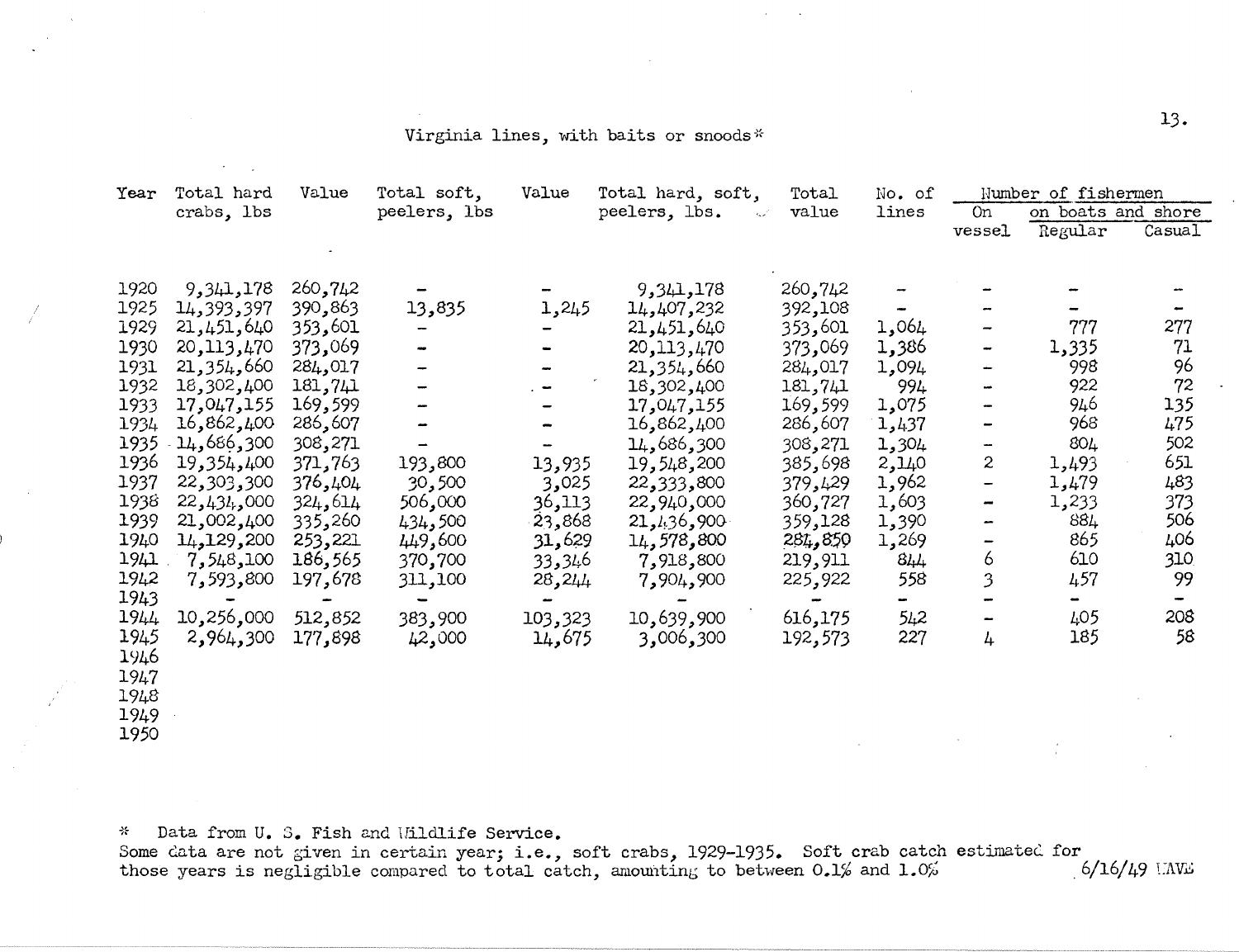### Virginia Dip-nets \*

| Year | Total hard | Value  | Total soft,  | Value   | Total hard, soft, | Total    | No. of     | Number of fishermen |        |
|------|------------|--------|--------------|---------|-------------------|----------|------------|---------------------|--------|
|      | crabs, lbs |        | peelers, lbs |         | peelers, lbs.     | value    | nets       | on boats and shore  |        |
|      |            |        |              |         |                   |          |            | Regular             | Casual |
| 1920 | 18,604     | 1,395  | 303,403      | 54,088  | 322,007           | 55,483   | 867        |                     |        |
| 1925 | 93,500     | 1,953  | 696,715      | 81,793  | 790,215           | 83,746   | 759        |                     |        |
| 1929 | 390,000    | 6,500  | 422,320      | 30,286  | 812,320           | 36,786   | 405        | 120                 | 285    |
| 1930 | 308,400    | 5,397  | 897,040      | 75,967  | 1,205,440         | 81,364   | 712        | 467                 | 245    |
| 1931 | 44,000     | 660    | 603,280      | 35,301  | 647,280           | 35,961   | $745***$   | 337                 | 408    |
| 1932 | 326,509    | 3,767  | 1,372,838    | 61,041  | 1,699,347         | 84,808   | 1,349      | 343                 | 1,006  |
| 1933 | 193,100    | 1,968  | 1,939,257    | 135,629 | 2,132,357         | 137,597  | 1,675      | 496                 | 1,187  |
| 1934 | 46,500     | 5,575  | 1,359,700    | 95,596  | 1,406,200         | 101,171  | $2,391***$ | 971                 | 1,420  |
| 1935 | 156,000    | 2,540  | 1,280,700    | 137,998 | 1,436,700         | 140,538  | 1,966      | 1,140               | 826    |
| 1936 | 331,900    | 13,882 | 1,310,900    | 169,468 | 1,642,800         | 183,350  | 1,495**    | 534                 | 961    |
| 1937 | 12,000     | 180    | 1,346,500    | 125,910 | 1,358,500         | 126,090  | 1,440      | 695                 | 745    |
| 1938 | 172,500    | 3,019  | 677,300      | 59,762  | 849,800           | 62,781   | 954        | 416                 | 538    |
| 1939 | -          |        | 651,800      | 49,883  | 651,800           | 49,883   | 658        | 200                 | 458    |
| 1940 |            |        | 434,700      | 39,771  | 434,700           | 39,771   | 543        | 185                 | 363    |
| 1941 | 38,600     | 1,544  | 456,600      | 78,624  | 495,200           | 80,168   | 314        | 122                 | 192    |
| 1942 | 154,100    | 4,686  | 358,100      | 32,004  | 512,200           | ,690 و36 | 397        | 123                 | 274    |
| 1943 |            |        |              |         |                   |          |            | $\blacksquare$      | m      |
| 1944 | 31,900     | 1,592  | 519,500      | 139,112 | 551,400           | 140,704  | 1,174**    | 165                 | 1,009  |
| 1945 | 16,900     | 951    | 425,100      | 138,390 | 442,000           | 139,341  | 1,332***   | 217                 | 1,115  |
| 1946 |            |        |              |         |                   |          |            |                     |        |
| 1947 |            |        |              |         |                   |          |            |                     |        |
| 1948 |            |        |              |         |                   |          |            |                     |        |
| 1949 |            |        |              |         |                   |          |            |                     |        |
| 1950 |            |        |              |         |                   |          |            |                     |        |

~<- Data from U. *s.* Fish and Ui1dlife Service

\*\* Negligible percentage of fish also caught.

\*\*\* Negligible percentage of terrapin also caught.

 $6/16/49$   $14V<sub>ii</sub>$ 

-··--~""'-""~<-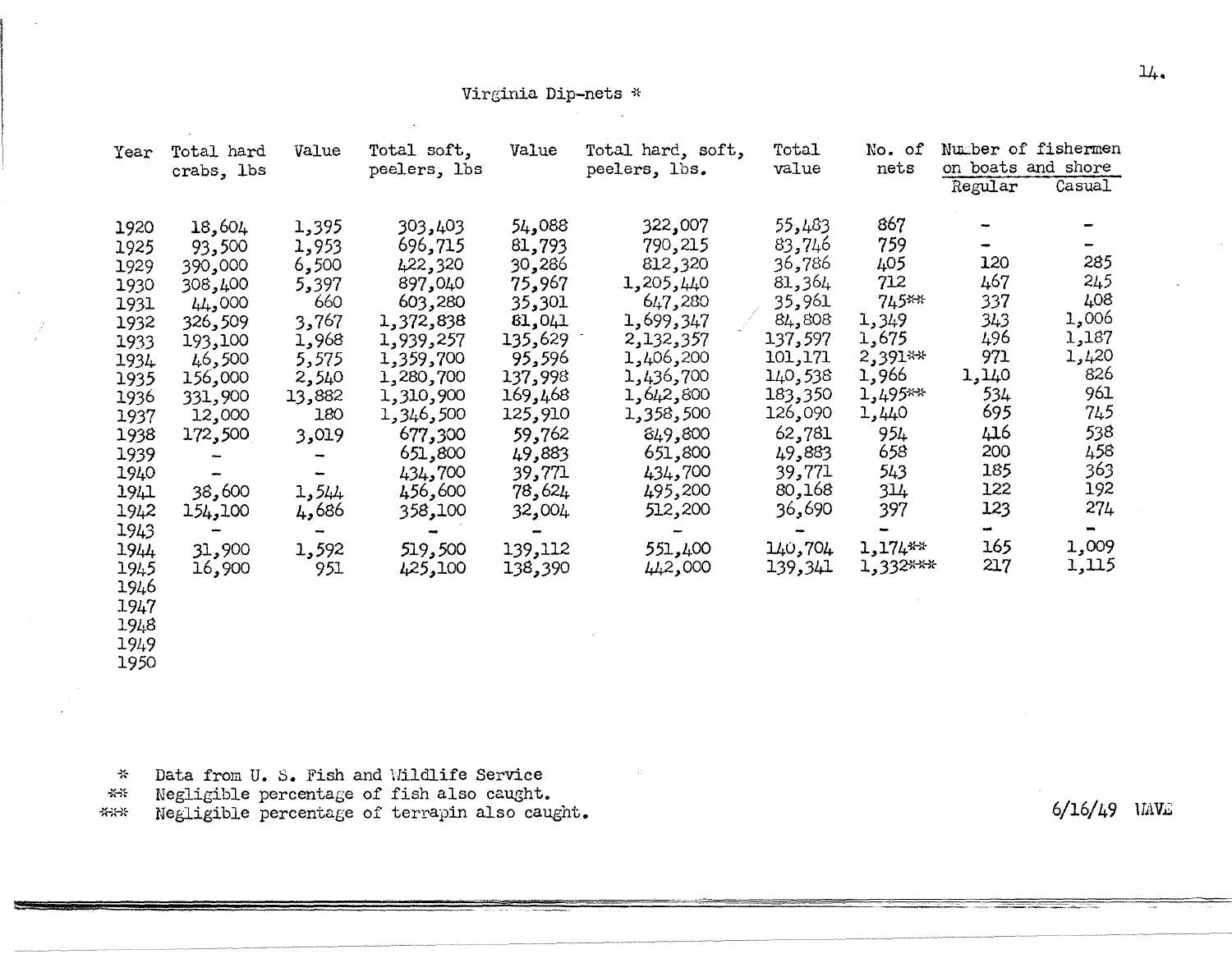| Year | Total hard | Value   | Total soft,  | Value           | Total hard, soft, | Total   | No. of |                              | Number of fishermen      |        |
|------|------------|---------|--------------|-----------------|-------------------|---------|--------|------------------------------|--------------------------|--------|
|      | crabs, lbs |         | peelers, lbs |                 | pealers, lbs.     | value   | pots   | 0n                           | On boats and shore       |        |
|      |            |         |              |                 |                   |         |        | vessel                       | Regular                  | Casual |
| 1935 | 48,000     | 500     | 7,700        | 80 <sub>4</sub> | 55,700            | 1,304   | 46     |                              | 4                        |        |
| 1936 | 99,800     | 2,064   | 40,700       | 3,336           | 140,500           | 5,400   | 275    | $\overline{\phantom{a}}$     | 16                       |        |
| 1937 | 438,000    | 8,260   | 51,500       | 5,120           | 489,500           | 13,380  | 1,060  | $\rightarrow$                | 36                       | 23     |
| 1938 | 251,700    | 4,450   |              |                 | 251,700           | 4,450   | 740    | $\overline{\phantom{a}}$     | 35                       | ь      |
| 1939 | 1,083,000  | 20,188  | 161,900      | 9,714           | 1,244,900         | 29,902  | 1,120  | $\qquad \qquad \blacksquare$ | 32                       | 65     |
| 1940 | 5,038,000  | 89,856  | 61,200       | 386و4           | 5,099,200         | 94,242  | 7,190  | $\overline{\phantom{a}}$     | 236                      | 106    |
| 1941 | 5,707,200  | 159,757 | 79,300       | 11,634          | 5,786,500         | 171,391 | 9,409  | 10                           | 162                      | 282    |
| 1942 | 7,996,600  | 230,883 | 42,800       | 3,824           | 8,039,400         | 234,707 | 12,001 | 9                            | 334                      | 122    |
| 1943 |            |         |              |                 |                   |         |        |                              | $\overline{\phantom{a}}$ |        |
| 1944 | 10,983,500 | 550,165 | 224,000      | 58,206          | 11,207,500        | 608,371 | 25,550 |                              | 509                      | 220    |
| 1945 | 13,064,800 | 782,888 | .273,800     | 95,830          | 13,338,600        | 878,718 | 37,800 | 6                            | 775                      | 214    |
| 1946 |            |         |              |                 |                   |         |        |                              |                          |        |
| 1947 |            |         |              |                 |                   |         |        |                              |                          |        |
| 1948 |            |         |              |                 |                   |         |        |                              |                          |        |
| 1949 |            |         |              |                 |                   |         |        |                              |                          |        |
|      |            |         |              |                 |                   |         |        |                              |                          |        |

 $\sim 10^{-1}$   $\mu$ 

 $\mathcal{E}^{\mathcal{E}}$ 

Virginia Crab Pots\*

 $\sim$ 

\* Data from U. S. Fish and Wildlife Service.

 $\mathcal{A}^{\pm}$ 

1950

6/16/49 HAVE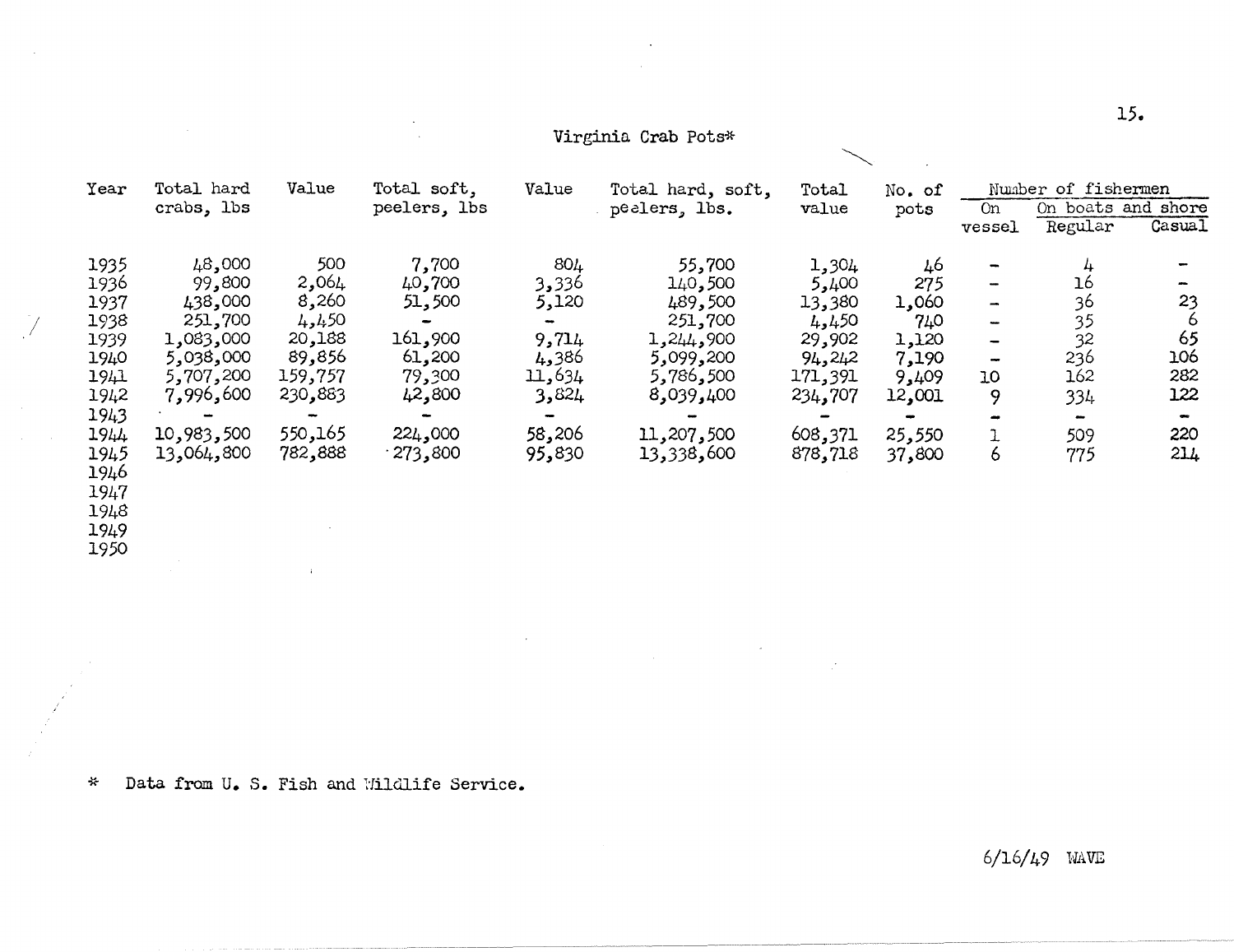| Year | Total hard<br>crabs, lbs | Value  | Total soft,<br>peelers, lbs | Value   | Total hard, soft,<br>peelers, lbs. | Total<br>value | No. of<br>scrapes | No. motor<br>boats | No. other<br>boats |
|------|--------------------------|--------|-----------------------------|---------|------------------------------------|----------------|-------------------|--------------------|--------------------|
|      |                          |        |                             |         |                                    |                |                   |                    |                    |
| 1920 | 36,560                   | 2,742  | 818,702                     | 103,065 | 855,262                            | 105,807        | 555               |                    |                    |
| 1925 | 44,700                   | 921    | 437,424                     | 44,220  | 482,124                            | 45,141         | 455               |                    |                    |
| 1929 | 1,439,000                | 24,050 | 1,277,880                   | 73,504  | 2,716,880                          | 97,554         | 593               |                    | 255                |
| 1930 | 1,024,000                | 15,360 | 1,983,960                   | 119,038 | 3,007,960                          | 134,398        | 618               |                    | 256                |
| 1931 | 350,470                  | 4,711  | 1,109,120                   | 66,490  | 1,459,590                          | 71,201         | 388               |                    | 179                |
| 1932 | 69,486                   | 869    | 146,973                     | 8,819   | 216,459                            | 9,688          | 80                |                    | 30                 |
| 1933 | 116,550                  | 1,058  | 128,700                     | 7,722   | 245,250                            | 8,780          | 41                | 20                 | 21                 |
| 1934 | 5,900                    | 53     | 10,600                      | 386     | 16,500                             | 439            | 4                 |                    |                    |
| 1935 | 6,000                    | 90     | 33,000                      | 3,960   | 39,000                             | 4,050          | 8                 |                    | $\frac{4}{8}$      |
| 1936 | 29,000                   | 700    | 257,400                     | 15,437  | 286,400                            | 16,137         | 47                |                    | 47                 |
| 1937 | 74,000                   | 1,480  | 455,000                     | 400, 36 | 529,000                            | 37,880         | 114               | 74                 |                    |
| 1938 | 280,000                  | 3,820  | 542,300                     | 34,971  | 822,300                            | 38,791         | 170               | 117                |                    |
| 1939 | 647,100                  | 10,985 | 1,078,700                   | 64,716  | 1,725,800                          | 75,701         | 226               |                    |                    |
| 1940 | 243,500                  | 4,335  | 567,100                     | 39,697  | 810,600                            | 44,032         | 72                | 113                |                    |
| 1941 | 176,000                  | 6,320  | 394,500                     | 34,852  | 570,500                            | 41,172         | 70                | 36                 |                    |
| 1942 | 152,000                  | 4,540  | 500 و336                    | 30,920  | 488,500                            |                |                   | 40                 |                    |
| 1943 |                          |        |                             |         |                                    | 460ء 35        | 58                | 29                 |                    |
| 1944 | 325,100                  | 16,255 | 420,500                     | 112,990 | 745,600                            |                | -                 |                    |                    |
| 1945 | 6,200                    | 372    | 500,200                     | 175,070 |                                    | 129,245        | 120               | 75                 |                    |
| 1946 |                          |        |                             |         | 506,400                            | 175,442        | 77                | 46                 |                    |
| 1947 |                          |        |                             |         |                                    |                |                   |                    |                    |
| 1948 |                          |        |                             |         |                                    |                |                   |                    |                    |
| 3010 |                          |        |                             |         |                                    |                |                   |                    |                    |

1949 1950

\* Data from U. S. Fish and *\*\*dlife Service

6/16/49 WAVE

I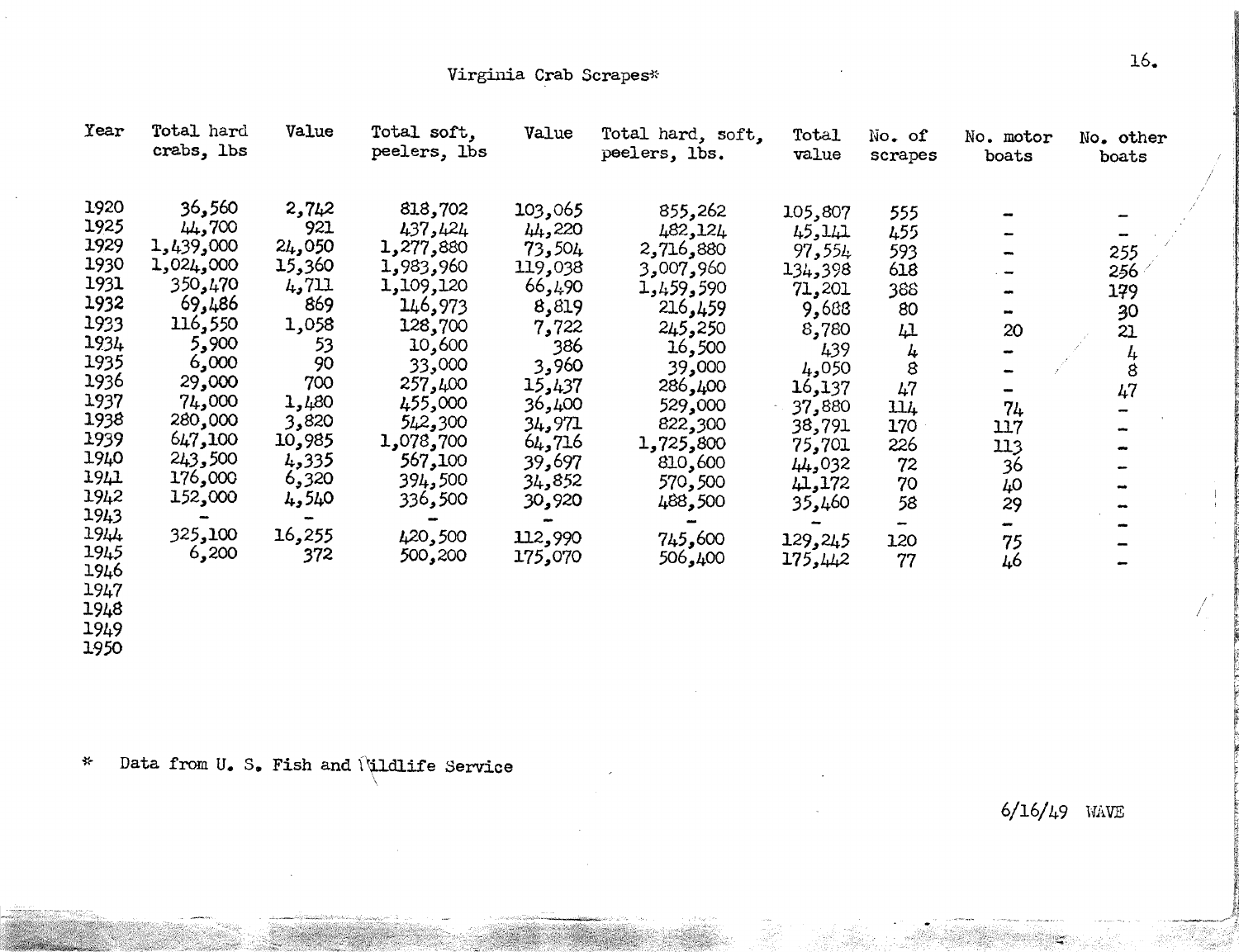### Virginia Crab Dredges\*

| Year | Total hard<br>crabs, lbs | Value   | Total soft,<br>peelers, lbs | Value | Total hard, soft,<br>peelers, lbs. | Total<br>value | No. of<br>$\operatorname{dredges}$ | No. of<br>vessels | No. of<br>boats         |
|------|--------------------------|---------|-----------------------------|-------|------------------------------------|----------------|------------------------------------|-------------------|-------------------------|
| 1920 | 3,068,800                | 136,341 |                             |       | 3,068,800                          | 136,341        | 118                                |                   |                         |
| 1925 | 3,999,147                | 129,916 |                             |       | 3,999,147                          | 129,916        | 120                                |                   |                         |
| 1929 | 7,072,800                | 178,445 |                             |       | 7,072,800                          | 178,445        | 124                                | 56                |                         |
| 1930 | 7,494,000                | 149,230 |                             |       | 7,494,000                          | 149,230        | 102                                | 45                | $\frac{6}{6}$           |
| 1931 | 7,214,000                | 100,025 |                             |       | 7,214,000                          | 100,025        | 112                                | 50                |                         |
| 1932 | 8,210,650                | 103,581 |                             |       | 8,210,650                          | 103,581        | 126                                | 56                | $\frac{6}{7}$           |
| 1933 | 6,554,570                | 111,273 |                             |       | 6,554,570                          | 111,273        | 130                                | 52                | 13                      |
| 1934 | 5,596,800                | 171,736 |                             |       | 5,596,800                          | 171,736        | 200                                | 74                | $\frac{51}{47}$         |
| 1935 | 4,792,200                | 175,698 |                             |       | 4,792,200                          | 175,698        | 211                                | 80                |                         |
| 1936 | 6,259,500                | 183,462 |                             |       | 6,259,500                          | 183,462        | 232                                | 101               | 6                       |
| 1937 | 4,902,700                | 174,960 |                             |       | 4,902,700                          | 174,960        | 198                                | 99                |                         |
| 1938 | 5,391,600                | 147,780 |                             |       | 5,391,600                          | 147,780        | 296                                | 98                | 50                      |
| 1939 | 4,088,200                | 115,084 |                             |       | 4,088,200                          | 115,084        | 182                                | 89                | $\overline{\mathbf{c}}$ |
| 1940 | 3,534,400                | 141,063 |                             |       | 3,534,400                          | 141,063        | 160                                | 80                |                         |
| 1941 | 2,117,200                | 98,623  |                             |       | 2,117,200                          | 98,623         | 134                                | 58                |                         |
| 1942 | 2,665,000                | 99,009  |                             |       | 2,665,000                          | 99,009         | 100                                | 50                |                         |
| 1943 |                          |         |                             |       |                                    |                |                                    |                   |                         |
| 1944 | 2,178,300                | 193,369 |                             |       | 2,178,300                          | 193,369        | 105                                | 54                | $\overline{1}$          |
| 1945 | 2,258,100                | 138,056 | 1,500                       | 525   | 2,259,600                          | 138,581        | 168                                | 74                | 11                      |
| 1946 |                          |         |                             |       |                                    |                |                                    |                   |                         |
| 1947 |                          |         |                             |       |                                    |                |                                    |                   |                         |
| 1948 |                          |         |                             |       |                                    |                |                                    |                   |                         |
| 1949 |                          |         |                             |       |                                    |                |                                    |                   |                         |
| 1950 |                          |         |                             |       |                                    |                |                                    |                   |                         |

 $\sim$ 

 $\mathbf{A}$ 

\* Data from U. s. Fish and Hildlife Service

 $\sim 10^7$ 

 $\mathcal{L}^{\mathcal{L}}(\mathcal{L}^{\mathcal{L}})$  and  $\mathcal{L}^{\mathcal{L}}(\mathcal{L}^{\mathcal{L}})$  .

 $\mathcal{L}^{\text{max}}_{\text{max}}$  ,  $\mathcal{L}^{\text{max}}_{\text{max}}$ 

 $6/16/49$  WAVE

 $\mathcal{L}_{\mathcal{A}}$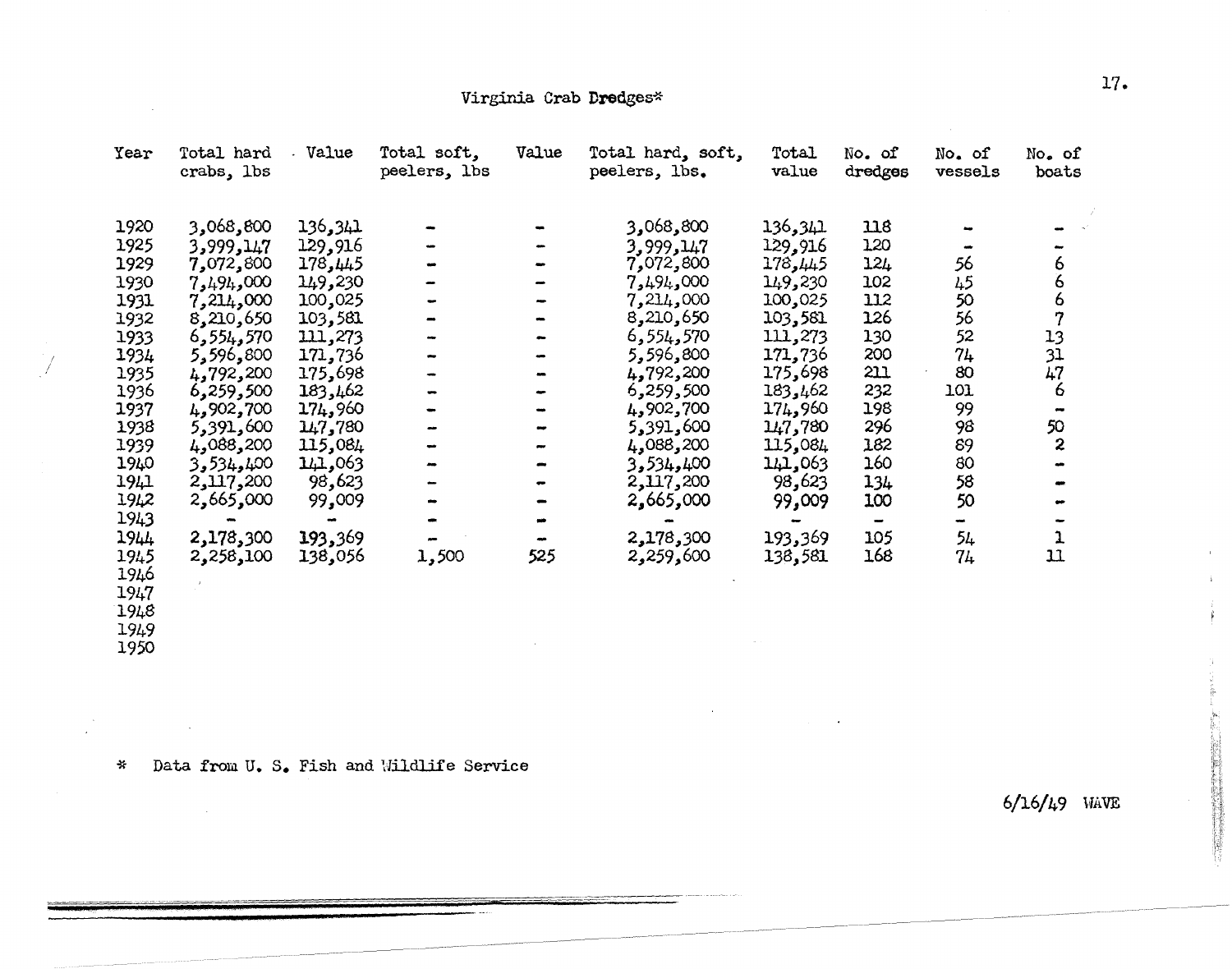| Year                 | Total hard<br>crabs, lbs | Value          | Total soft,<br>peelers, lbs | Value   | Total hard, soft,<br>peelers, lbs. | Total<br>value | No. of<br>fykes | Number of fishermen<br>on boats and shore |        |   |
|----------------------|--------------------------|----------------|-----------------------------|---------|------------------------------------|----------------|-----------------|-------------------------------------------|--------|---|
|                      |                          |                |                             |         |                                    |                |                 | Regular                                   | Casual |   |
| 1935                 | 12,000                   | 300            | 6,000                       | 600     | 18,000                             | 900            | $12**$          | $\mathbf{2}$                              | 2      |   |
| 1936                 | 41,700                   | 773            | 36,600                      | 5,870   | 78,300                             | 6,643          | 45**            | 18                                        |        |   |
| 1937                 | 82,500                   | 1,468          | 286,800                     | 29,200  | 369,300                            | 30,668         | 277**           | 69                                        | 12     |   |
| 1938                 | 49,900                   | 1,207          | 206,300                     | 27,873  | 256,200                            | 29,080         | 408             | 106                                       | 31     | Í |
| 1939                 | 79,700                   | 1,234          | 151,100                     | 9,126   | 253,319                            | 10,360         | 299             | 25                                        | 50     |   |
| 1940                 | 58,700                   | 1,060          | 241,600                     | 17,168  | 300,300                            | 18,228         | 388             | 36                                        | 56     |   |
| 1941                 | 129,500                  | 4,095          | 207,000                     | 40,109  | 336,500                            | 44,204         | 538             | 47                                        | 69     |   |
| 1942                 | 82,500                   | 2,295          | 252,800                     | 20,224  | 335,300                            | 22,519         | 479             | 57                                        | -38    |   |
| 1943                 | ÷                        | $\blacksquare$ |                             |         |                                    |                | $\blacksquare$  |                                           |        |   |
| 1944                 | 104,400                  | 5,218          | 407,000                     | 106,830 | 511,400                            | 112,048        | 242             | 12                                        | 85     |   |
| 1945<br>1946<br>1947 | 85,000                   | 5,100          | 298,200                     | 104,370 | 383,200                            | 109,470        | 319             | 48                                        | 18     |   |
| 10I.R                |                          |                |                             |         |                                    |                |                 |                                           |        |   |

1948

1949

1950

~!- Data from. U. s. Fish and lli1dlife Service.

*-Y<\** 1935-1937 gear classified as "crab pound".

6/16/49 UAVE

I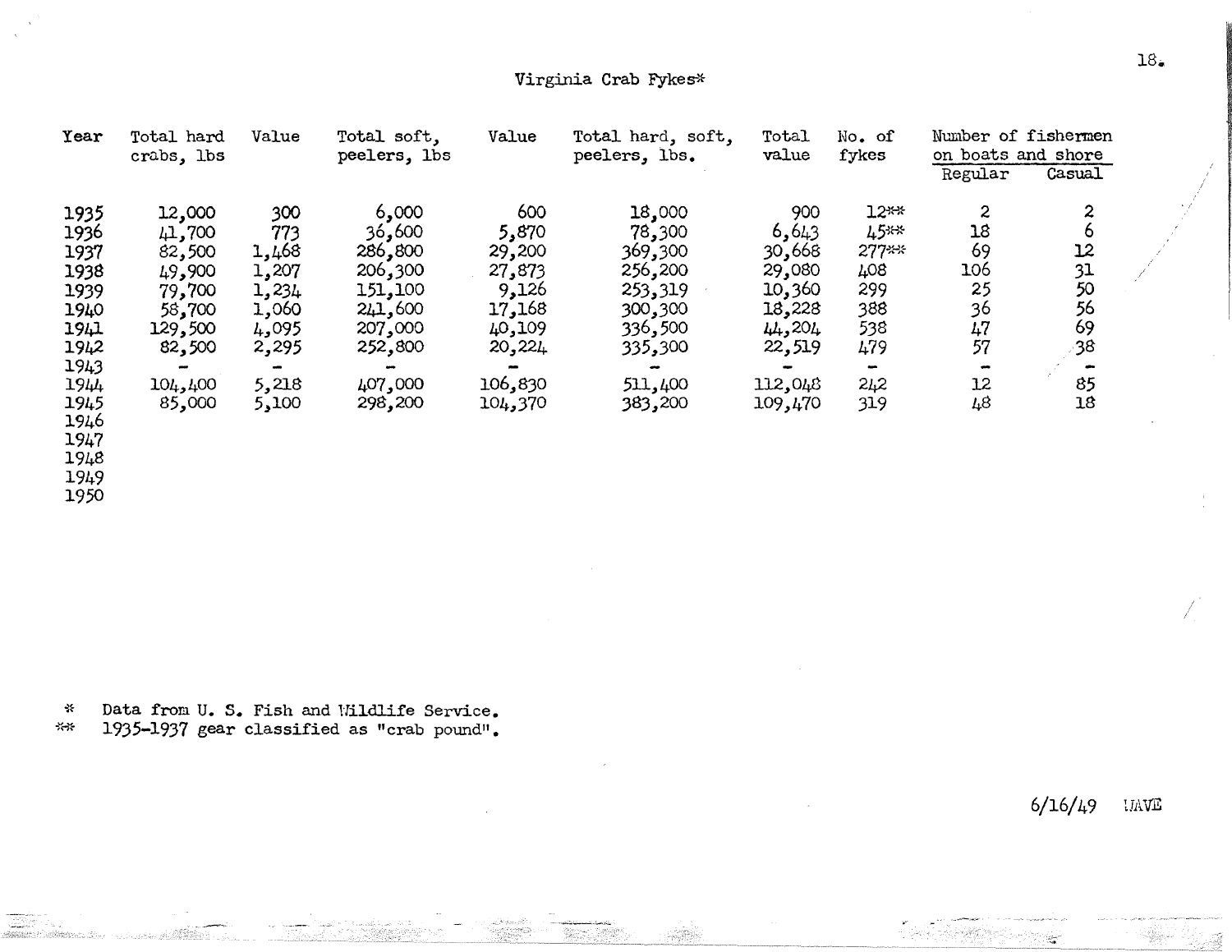### Virginia catch by miscellaneous gear\*

| Year                                                                                                                                                                                         | Total hard<br>crabs, lbs                                                                                                             | Value                                                                                                                   | Total soft,<br>peelers, lbs                                                                                                                 | Value                                                                                                                          | Total hard, soft,<br>peelers, lbs.                                                                                                                            | Total<br>value                                                                                                                                |
|----------------------------------------------------------------------------------------------------------------------------------------------------------------------------------------------|--------------------------------------------------------------------------------------------------------------------------------------|-------------------------------------------------------------------------------------------------------------------------|---------------------------------------------------------------------------------------------------------------------------------------------|--------------------------------------------------------------------------------------------------------------------------------|---------------------------------------------------------------------------------------------------------------------------------------------------------------|-----------------------------------------------------------------------------------------------------------------------------------------------|
| 1920<br>1925<br>1929<br>1930<br>1931<br>1932<br>1933<br>1934<br>1935<br>1936<br>1937<br>1938<br>1939<br>1940<br>1941<br>1942<br>1943<br>1944<br>1945<br>1946<br>1947<br>1948<br>1949<br>1950 | 200<br>1,250<br>24,186<br>115,000<br>4,400<br>62,400<br>21,500<br>115,000<br>110,700<br>66,700<br>12,700<br>100<br>49,600<br>424,500 | 75<br>80<br>1,943<br>863<br>73<br>1,300<br>536<br>2,300<br>1,208<br>1,001<br>254<br>$\boldsymbol{z}$<br>2,480<br>25,470 | 49,632<br>274,276<br>29,250<br>121,600<br>130,100<br>305,000<br>850,700<br>,000 و305<br>223,000<br>201,400<br>144,000<br>467,500<br>290,900 | 7,116<br>30,723<br>1,950<br>12,160<br>10,820<br>25,260<br>52,460<br>18,600<br>15,635<br>18,452<br>15,120<br>116,550<br>101,850 | 49,832<br>275,526<br>24,186<br>144,250<br>4,400<br>184,000<br>151,600<br>420,000<br>961,400<br>371,700<br>235,700<br>201,500<br>144,000<br>517,100<br>715,400 | 7,191<br>30,803<br>1,943<br>2,813<br>73<br>13,460<br>11,356<br>27,560<br>53,668<br>19,601<br>15,889<br>18,454<br>15,120<br>119,030<br>127,320 |

\* Data from U. S. Fish and Wildlife Service. Catch of pound nets, haul seines, crab traps, fish fykes, otter trawls, tongs, gill nets, and catch by hand.

 $6/16/49$  WAVE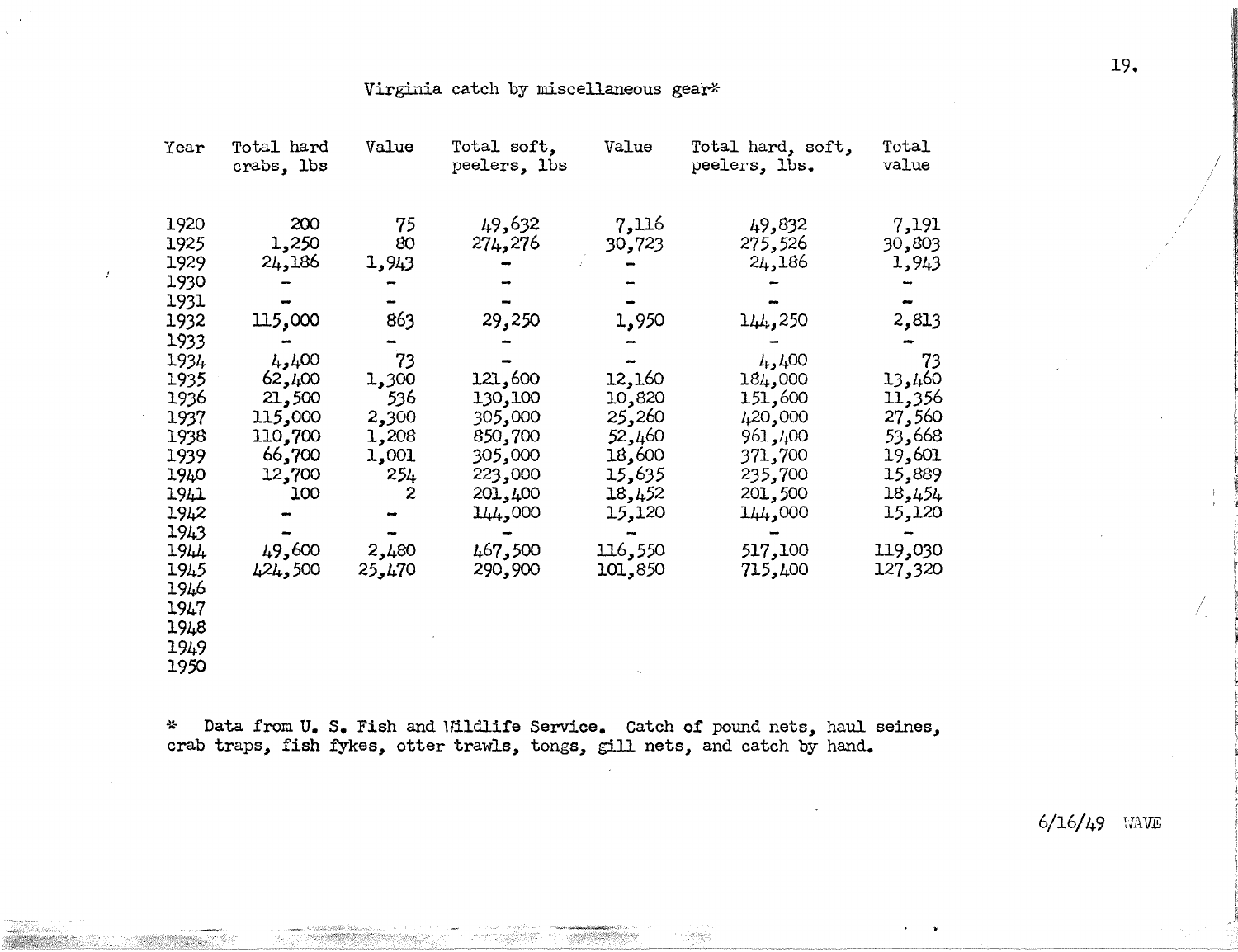### Crab Licenses in Virginia\*

| Year   | Ordinary | Patent dip<br>trot line | Scrape                   | Dredge | Packing or<br>picking house | Crab<br>buyer | Fyke<br>nets | Crab<br>pots | Estimated<br>no. of pots | Canning or<br>packing house | Haul<br>seine                | Total<br>licenses |
|--------|----------|-------------------------|--------------------------|--------|-----------------------------|---------------|--------------|--------------|--------------------------|-----------------------------|------------------------------|-------------------|
| 1920** | 148      |                         | $\overline{\phantom{a}}$ | 12     | 18                          |               |              |              |                          |                             |                              | 178/              |
| 1921   | 1,820    | 2                       | 10                       | 27     | 53                          | 69            |              |              |                          |                             |                              | 1,981             |
| 1922   | 2,115    | $\overline{c}$          | 26                       | 23     | 55                          | 132           |              |              |                          |                             |                              | 2,353             |
| 1923   | 1,872    | 19                      | 10                       | 48     | 66                          | 81            |              |              |                          |                             |                              | 2,096             |
| 1924   | 2,060    | 52                      | 13                       | 49     | 58                          | 94            |              |              |                          |                             |                              | 2,326             |
| 1925   | 2, 644   | 39                      | 22                       | 53     | 70                          | 126           |              |              |                          | 2                           |                              | 3,156             |
| 1926   | 2,712    | 38                      | 12                       | 62     | 75                          | 130           |              |              |                          | $\overline{c}$              |                              | 3,031             |
| 1927   | 2,669    | 37                      | $\mathbf{3}$             | 64     | 72                          | 140           | ۰ø           |              |                          | $\overline{\mathbf{c}}$     | $\sim$                       | 2,987             |
| 1928   | 2,138    | 29                      | 25                       | 69     | 71                          | 111           |              |              |                          |                             |                              | 2,443             |
| 1929   | 1,390    | 36                      | 37                       | 64     | 69                          | 92            |              |              |                          |                             |                              | 1,724             |
| 1930   | 1,537    | 48                      | 6                        | 52     | 77                          | 97            |              |              |                          |                             |                              | 1,817             |
| 1931   | 1,464    | 44                      | 4                        | 61     | 60                          | 115           | -4           |              |                          | 2                           |                              | 1,750             |
| 1932   | 1,051    | 67                      | 5                        | 60     | 48                          | 102           |              |              |                          |                             |                              | 1,336             |
| 1933   | 1,066    | 55                      | 41                       | 64     | 59                          | 108           |              |              |                          | 2                           |                              | 1,395             |
| 1934   | 1,610    | 69                      | 38                       | 71     | 65                          | 132           |              |              |                          |                             |                              | 1,985             |
| 1935   | 1,676    | 62                      | 41                       | 93     | 70                          | 122           |              |              |                          |                             |                              | 2,064             |
| 1936   | 1,601    | 52                      | 11                       | 89     | 74                          | 130           | 31           | 3            | 50                       |                             |                              | 1,992             |
| 1937   | 1,677    | 62                      | 101                      | 105    | 76                          | 122           | 91           | 8            | $16\mu$                  |                             |                              | 2,246             |
| 1938   | 1,699    | 70                      | 115                      | 80     | 70                          | 141           | 29           | 80           | 959                      |                             |                              | 2,291             |
| 1939   | 1,255    | 77                      | 146                      | 79     | 77                          | 122           | 300          | 129          | 1,594                    |                             |                              | 2,185             |
| 1940   | 1,261    | 46                      | 19                       | 96     | 85                          | 138           | 400          | 349          | 12,165                   |                             | -                            | 2,394             |
| 1941   | 943      | 60                      | 103                      | 70     | 87                          | 108           | 527          | 476          | 16,660                   |                             | $\bullet$                    | 2,374             |
| 1942   | 773      | 33                      | 139                      | 63     | 84                          | 76            | 440          | 525          | 18,375                   |                             |                              | 2,133             |
| 1943   | 737      | 46                      | 53                       | 54     | 79                          | 78            | 341          | 444          | 15,410                   |                             |                              | 1,832             |
| 1944   | 601      | 55                      | 81                       | 64     | 73                          | 64            | 250          | 600          | 17,275                   |                             | $\qquad \qquad \blacksquare$ | 1,788             |
| 1945   | 535      | 37                      | 87                       | 70     | 81                          | 62            | 322          | 740          | 37,000                   |                             |                              | 1,941             |
| 1946   | 440      | 67                      | 141                      | 77     | 99                          | 69            | 615          | 709          | 35,450                   |                             | 2                            | 2,219             |
| 1947   | 427      | 62                      | 130                      | 78     | 91                          | 78            | 694          | 726          | 36,300                   |                             |                              | 2,286             |
| 1948   | 440      | 58                      | 99                       | 99     | 90                          | 87            | 836          | 830          | 41,500                   |                             |                              | 2,539             |
| 1949   |          |                         |                          |        |                             |               |              |              |                          |                             |                              |                   |
| 1950   |          |                         |                          |        |                             |               |              |              |                          |                             |                              |                   |

\* Data from the Commission of Fisheries of Virginia.<br>\*\* 1920 includes only September through December.

 $6/16/49$  WAVE

 $20<sub>o</sub>$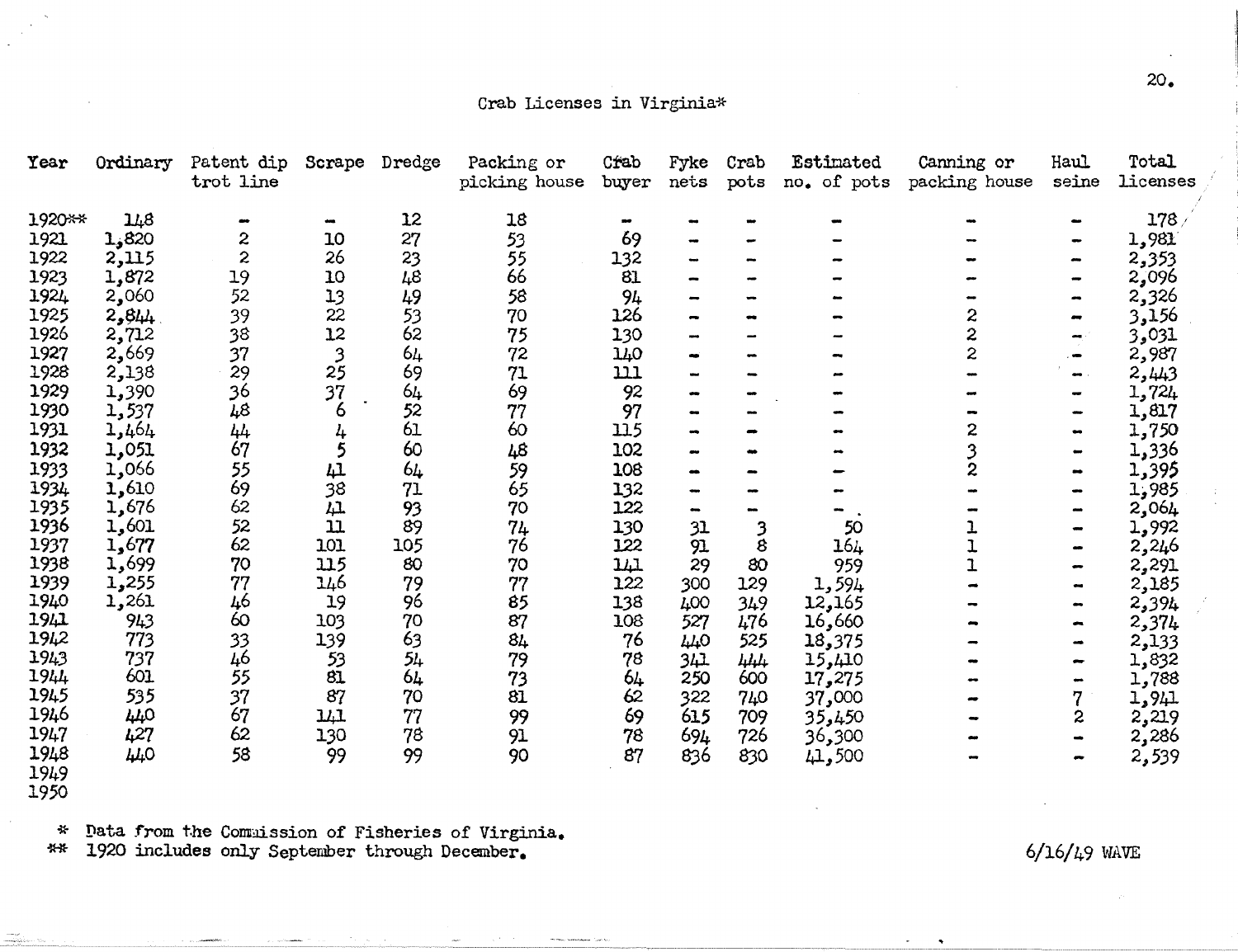| Year | Crabbers | Packers | Shippers | No. of  | No. of   | No. of  | No. of     |
|------|----------|---------|----------|---------|----------|---------|------------|
|      |          |         |          | potters | scrapers | scrapes | trot lines |
| 1916 | 3500     | 59      | 170      |         | 730      |         |            |
| 1917 | 1709     | 178     |          |         | 378      |         |            |
| 1918 | 1814     | 78      | 80       |         | 402      |         |            |
| 1919 | 2375     | 57      | 103      |         | 407      |         |            |
| 1920 | 2055     | 66      | 126      |         | 455      |         |            |
| 1921 | 2695     | 66      | 141      |         | 533      |         |            |
| 1922 | 2912     | 58      | 142      |         | 460      |         |            |
| 1923 | 2553     | 65      | 144      |         | 420      |         |            |
| 1924 | 2668     | 65      | 135      |         | 389      |         |            |
| 1925 | 2515     | 55      | 125      |         | 406      |         |            |
| 1926 | 2018     | 57      | 116      |         | 291      |         |            |
| 1927 | 2235     | 55      | 123      |         | 279      |         |            |
| 1928 | 2275     | 57      | 132      |         | 270      |         |            |
| 1929 | 2390     | 58      | 167      |         |          |         |            |
| 1930 | 2795     | 66      | 166      |         | 215      |         |            |
| 1931 | 3012     | 61      | 183      |         | 164      |         |            |
| 1932 | 2562     | 63      | 178      |         | 121      |         |            |
| 1933 | 3121     | 64      | 184      |         | 113      |         |            |
| 1934 | 2041     | 50      | 161      |         | 27       |         |            |
| 1935 | 2602     | 60      | 105      |         | 142      |         |            |
| 1936 | 2427     | 58      | 184      |         | 80       |         |            |
| 1937 | 2086     | 51      | 172      |         | 96       |         |            |
| 1938 | 2004     | 112     | 111      |         | 90       | 614     | 1766       |
| 1939 | 2441     | 114     | 127      |         |          |         |            |
| 1940 |          |         |          |         |          |         |            |
| 1941 |          |         |          |         |          |         |            |

Data for 1916-1929 from Seventh Annual Report of the Conservation Department  $\ast$ of haryland, 1929 (1930); data for 1930-1939 from Seventeenth Annual Report of the Conservation Department of Maryland, 1939 (1940).

WAVE 9/20/49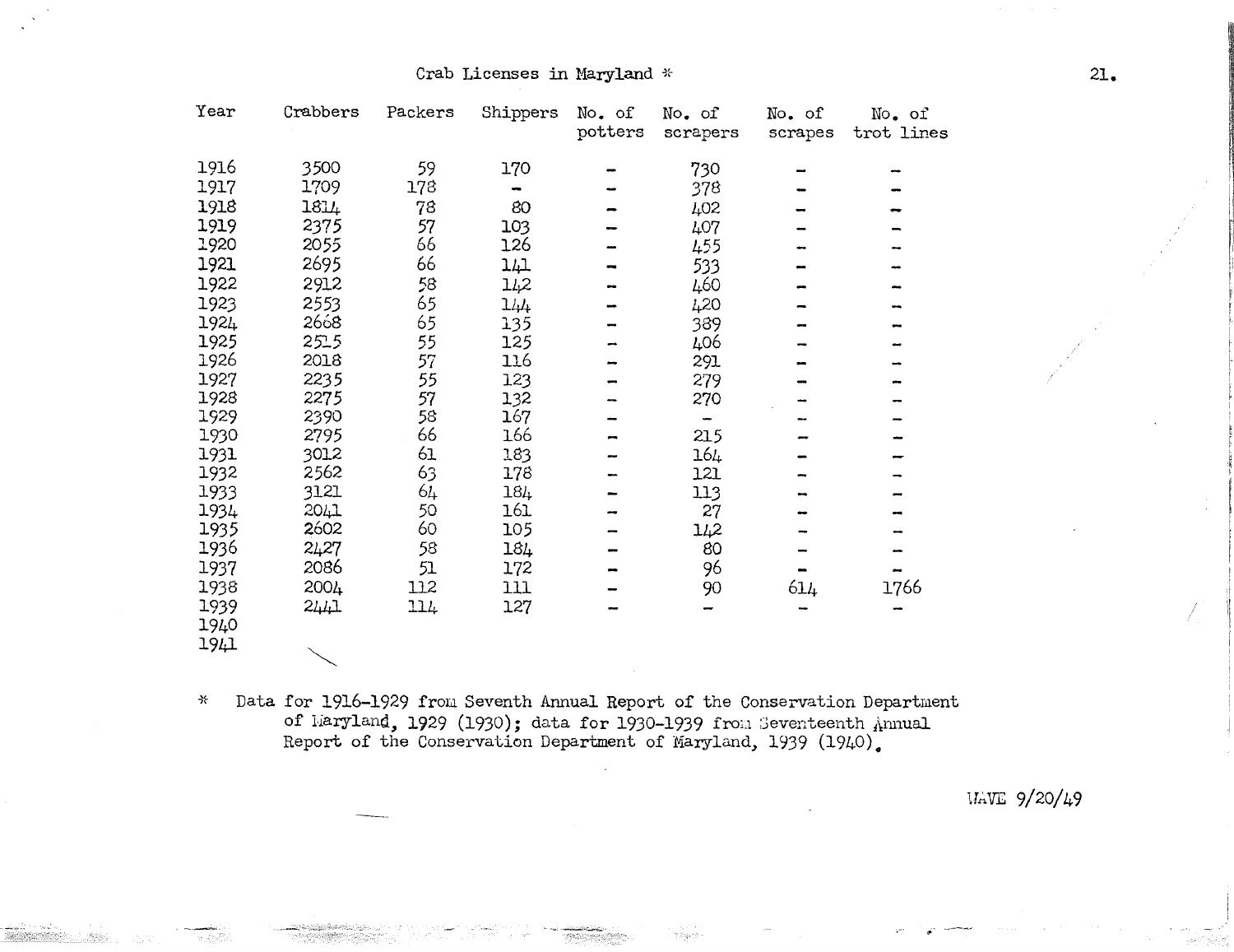| Year | Crabbers | Packers | Shippers | No. of<br>potters | No. of<br>scrapers       | No. of<br>scrapes | No. of<br>trot lines     |
|------|----------|---------|----------|-------------------|--------------------------|-------------------|--------------------------|
| 1942 | 1170     | 41      | 134      | - * *             |                          |                   |                          |
| 1943 | 1381     | 51      | 117      | $106$ ***         |                          |                   |                          |
| 1944 | 1330     | 51      | 116      | 161 ***           | $\overline{\phantom{a}}$ |                   |                          |
| 1945 | 1832     | 39      | 134      | 196 ***           |                          |                   | $\overline{\phantom{a}}$ |
| 1946 | 1779     | 57      | 160      | $243$ ***         |                          |                   |                          |
| 1947 |          |         |          |                   |                          |                   |                          |
| 1948 | 1637     | 95      | 149      | 340 ***           |                          |                   |                          |
| 1949 |          |         |          |                   | ۰.                       |                   |                          |
| 1950 |          |         |          |                   |                          |                   |                          |

Data for 1942-1946 from Annual Reports of the Maryland Board of Natural  $\rightarrow$ Resources, 1944, 1945, 1946, 1947; data for 1948 from "The Haryland Crab Industry, 1943", by L. Eugene Cronin, Publication No. 76, Chesapeake Biological Laboratory (1949).

Not legal  $+$   $*$ 

State waters only \*\*\*

WAVE 9/20/49